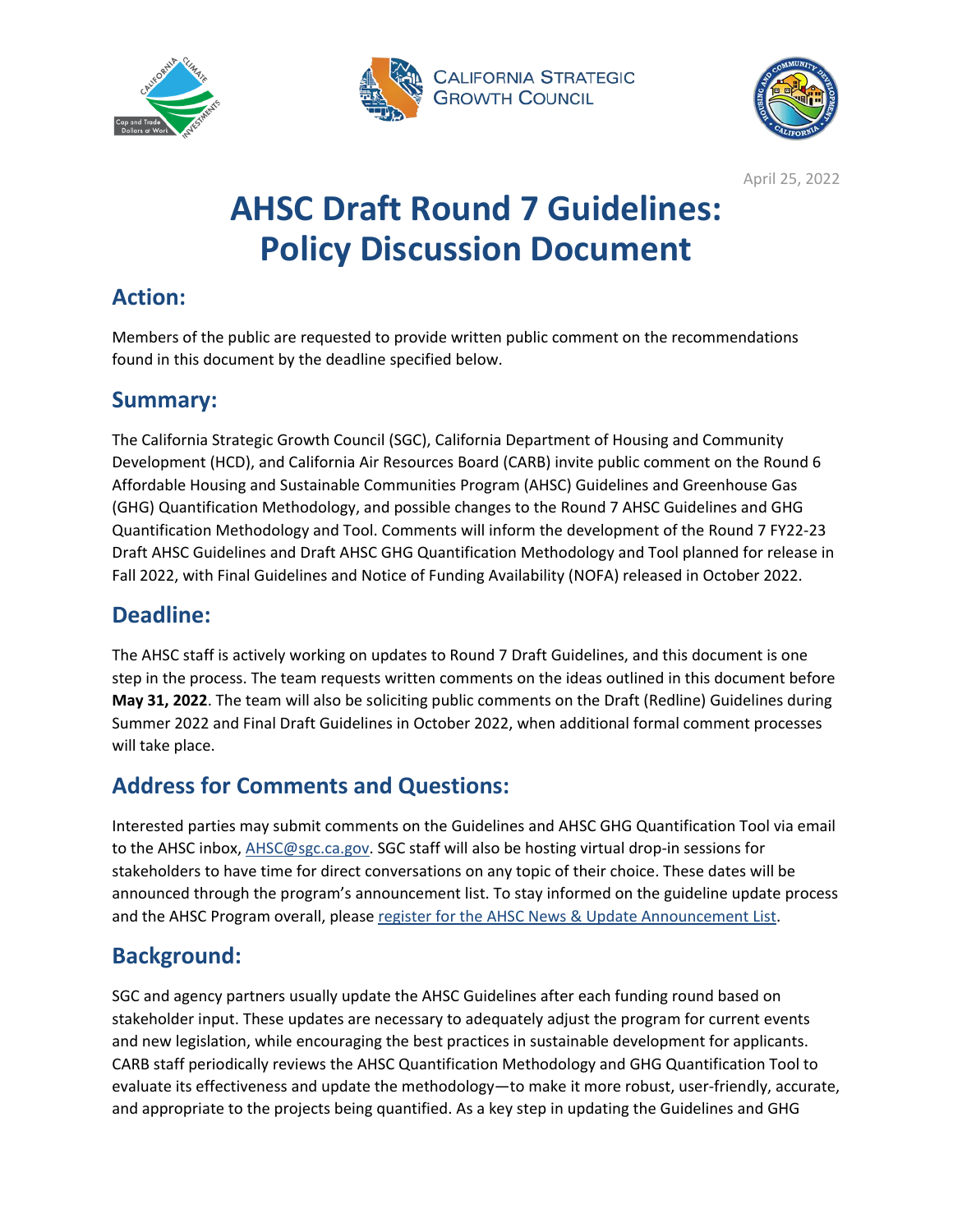





Quantification Methodology for Round 7, AHSC staff (staff from SGC, HCD, and CARB) is seeking public comment on the proposed changes being considered.

Additionally, this document serves as a part of AHSC staff's response to the Council's discussion of program priorities from the [November 2021](https://sgc.ca.gov/meetings/council/2021/docs/20211116-Item7_AHSC_Policy_Direction_Staff_Report.pdf) SGC meeting, as well as to the January 2022 request from Council to "evaluate scoring and quantification methodologies to reflect regional differences and report back to the council prior to finalizing methodology for the next round."

This document is organized in three sections:

- A detailed list of changes being considered for the three AHSC Scoring Elements and Criteria: GHG Reduction Scoring, Quantitative Policy Scoring and Narrative-based Policy Scoring. In some cases, staff describes the intent of a change and seeks input from the public on how to best achieve that intent. This section is designed to follow the content found in the existing AHSC Round 6 Guidelines.
- Appendix A provides a response to how the recommended changes to the AHSC Guidelines and GHG Quantification Tool relate to the 11 policy areas identified in the AHSC Policy Direction Staff Report from the November 2021 SGC Council Meeting. Appendix A references the changes outlined in the detailed list of changes.
- Appendix B includes an analysis of Round 6 awards and the Round 6 quantification methodology. This is in response to the directive from Council at the January 2022 SGC Council Meeting to "evaluate scoring and quantification methodologies to reflect regional differences and report back to the council prior to finalizing methodology for the next round."

While this document includes many changes, we also recognize that program stability is critical for applicants. These complex projects can take years to come together, and stakeholders have requested consistency in program priorities to help applicants plan and develop the strongest, most transformative projects. To that end, these updates intend to maintain the fundamental components of the program, and it is staff's hope that these changes will set the AHSC Guidelines on a path for minor, if any, updates in future rounds.

AHSC staff recognizes that the current application process is complex and comprehensive. Four key questions guide our recommendations:

- Is this change required by statue or Council?
- Is this change identified as a priority by stakeholders?
- Will this change improve clarity for applicants and/or reviewers?
- Will this change reduce the complexity of applying, while maintaining the integrity of the program?

Public comment is not limited to the following topics and the public is encouraged to comment on any content in the AHSC Guidelines and supplementary materials. All stakeholder comments on the topics described in this memo will be considered but may not be reflected in the Round 7 AHSC Guidelines.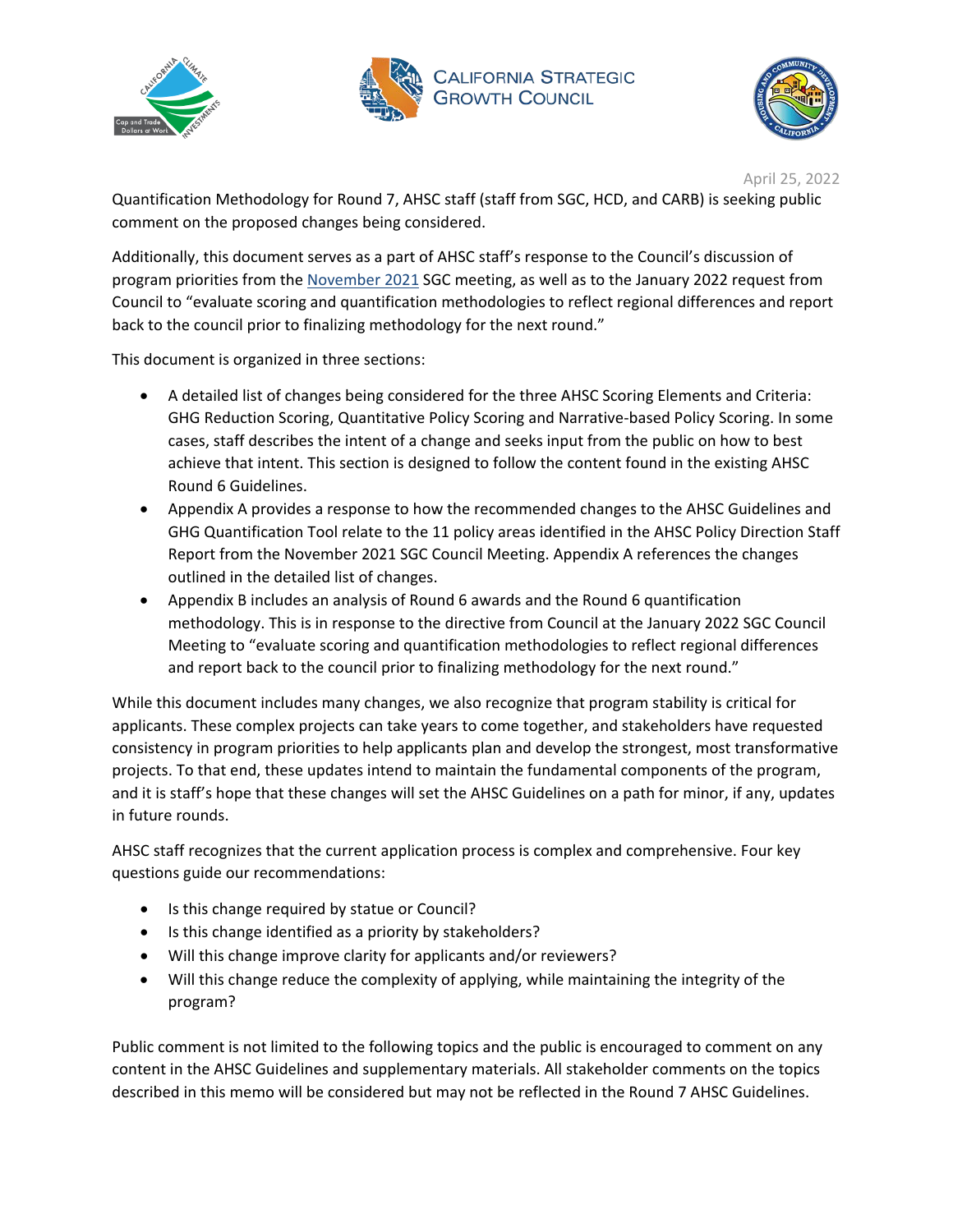





While future opportunities to provide feedback will continue through a formal 30-day comment period as we release the draft guidelines and 10-day comment period for the final guidelines, early feedback provided in response to this document will allow staff to better consider ways to incorporate public comments.

# Detailed Proposed Changes:

The following changes are concepts being evaluated by staff to address the issues identified through the public engagement process. Staff is not proposing to implement all of the listed options, and may consider additional ideas beyond those listed in this document. AHSC staff encourage applicants to provide feedback on the following changes discussed below. See Appendix B for an analysis of key GHG related topics and recommendations.

# GHG Reduction Scoring Changes:

The following changes are structured to match the categories of the Estimated GHG Emission Reductions as part of Section 107(a) on Page 29 of the [AHSC Round 6 Guidelines.](https://sgc.ca.gov/meetings/council/2021/docs/20210224-AHSC_Round_6_Guidelines.pdf) For reader's clarity, the authors suggest reviewing that document alongside these changes.

# A. GHG Scoring:

**A1:** Place less weight on Transit GHG reductions: Within the 30 points for GHG reductions scoring, increase the maximum bin score for the Affordable Housing, Active Transportation and Renewable Energy from 10 to 15, and reduce the bin score for Cost Efficiency of GHG Reductions from 15 to 10. No changes to the maximum bin score for Transit is proposed. Because the Cost Efficiency score is significantly impacted by transit GHG reductions, this change would place less weight on transit related GHG emission reductions. Further analysis is needed to ensure regional balance and align this change with other GHG score changes being considered.

- Transit max score from 5 to 5 (no change).
- Affordable Housing, Active Transportation and Renewable Energy score from 10 to 15.
- Cost efficiency of GHG Reductions score from 15 to 10.

A2: Uplift local transit: Have transit projects compete with like projects, based on the average auto trip length they reduce. For example, projects displacing short distance auto trips (<10 miles) would be binned and scored with other short distance auto trip projects. This approach recognizes the importance of transit types that replace short auto trips to improving equitable access and supporting smaller communities. Further analysis is needed to ensure regional balance and align this change with other GHG score changes being considered and further analysis is also needed to best define short and longdistance trips.

# B. Transit GHG Quantification:

**B1:** Account for local transit conditions: Provide localized factors for trip length and adjustment factors based on National Transit Database metrics in addition to the statewide average default values.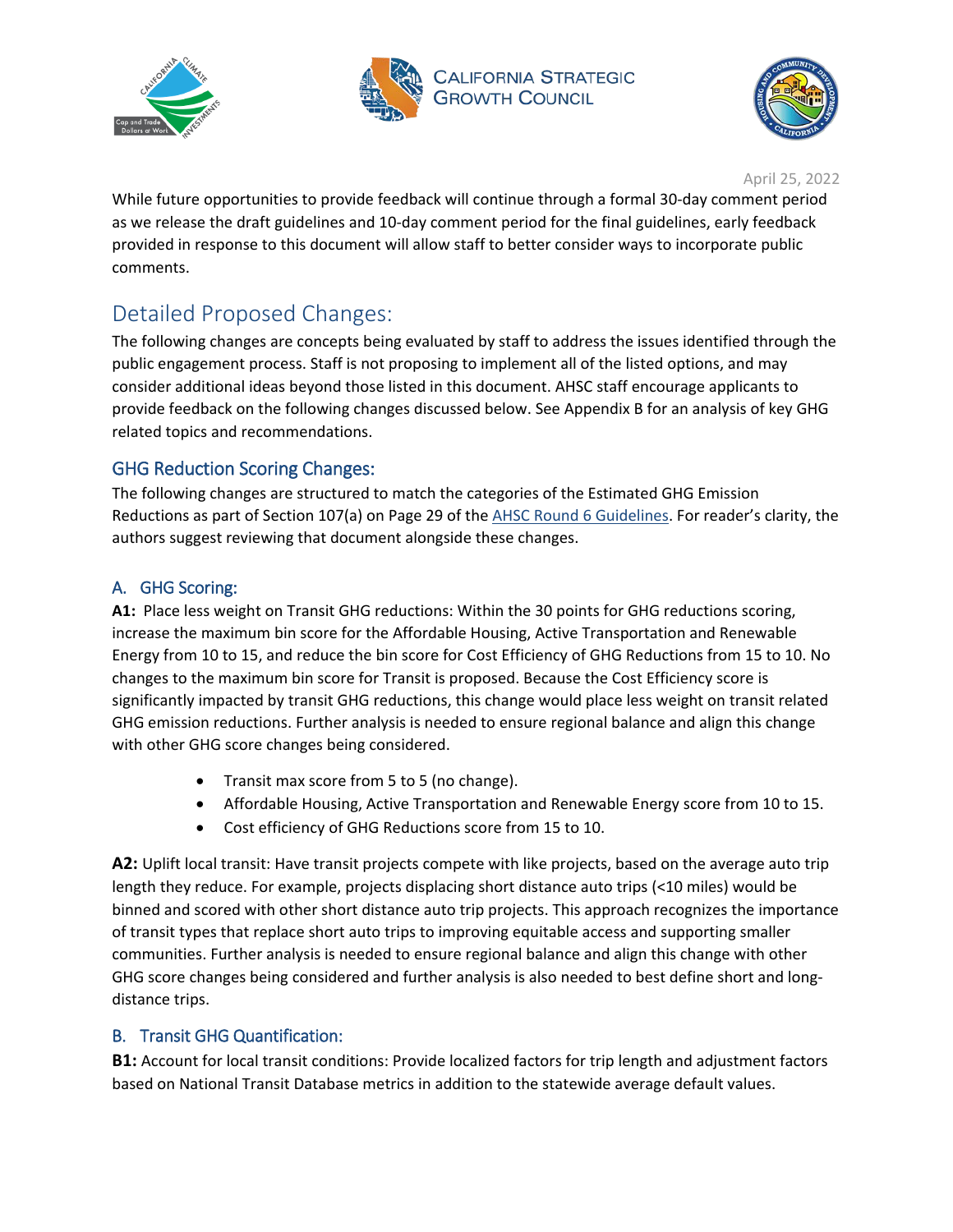





**B2:** Seek to standardize ridership estimates: Seek to standardize ridership estimates to improve consistency across transit agencies. Standardization may include but is not limited to clarifying the documentation needed to verify ridership projections and whether system-wide ridership increases can be included.

# C. Housing GHG Quantification:

**C1:** Explore alternative methods, data and tools that more inclusively measure Vehicle Miles Traveled (VMT) reductions from job accessibility in all regions instead of using the Central Business Map, which stakeholders find does not accurately capture job accessibility across the state.

**C2:** Evaluate the latest data available to measure VMT estimates from senior housing and revise the GHG quantification methodology as needed.

**C3:** Longer term area for study:

**C3.a:** Baseline VMT: AHSC staff is considering adjusting the quantification methodology for how baseline VMT and project VMT can be refined to better capture the climate benefits of building affordable housing and making transportation improvements in already low VMT areas.

**C3.b:** Proximity to transit: AHSC staff is considering how to better account for proximity to transit in the VMT reductions calculation. Currently, further study is needed to determine any redundancy of this variable with other variables, including Project Area Type transit proximity requirements.

**C3.c:** Bedroom count versus dwelling unit count: Explore VMT and trip rates and density calculations from the latest research. The current approach uses data from the Institute of Transportation Engineers' *Trip Generation Manual* which is based on research using dwelling unit counts.

### D. Add the following quantification elements:

**D1:** Add shared new mobility to the GHG Quantification Tool using the Clean Mobility Options (CMO) program quantification methodology. Project types include bikeshare, scooter-share, carshare and carpool. This change would expand the list of possible transportation improvements a project can propose.

**D2:** To further capture the GHG benefits of building design, evaluate the potential to quantify GHG emissions from hot water savings with a focus on the complexity and resources required for applicants to quantify the GHG reductions and other benefits.

# E. Technical Fixes:

**E1:** Clarify that applicants should include documents for module and array type for solar components.

**E2:** Cap the number of Key Destinations for GHG quantification to 10 per facility and clarify that only the first 7 verified destinations are used for GHG quantification.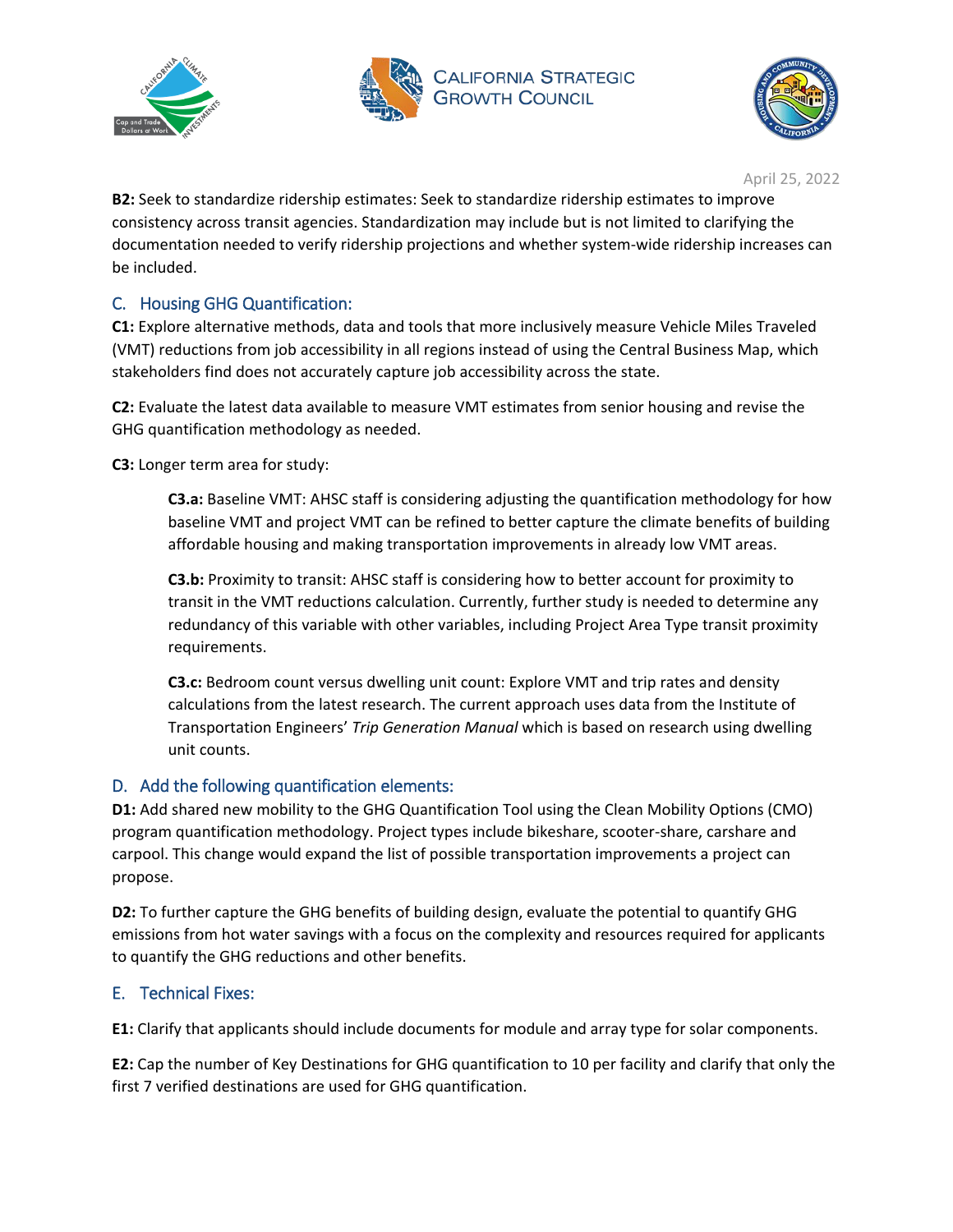





**E3:** To increase transparency and clarity on the GHG binning and scoring process, staff is exploring a revision to the binning process, possibly including an approach to score all projects as one cohort. Projects with the highest total scores would then be selected within each Project Area Type. Further analysis is needed to assess impacts to regional balance and align this change with other GHG score changes being considered.

**E4:** Make other technical changes to improve the GHG Quantification Tool usability in format and data.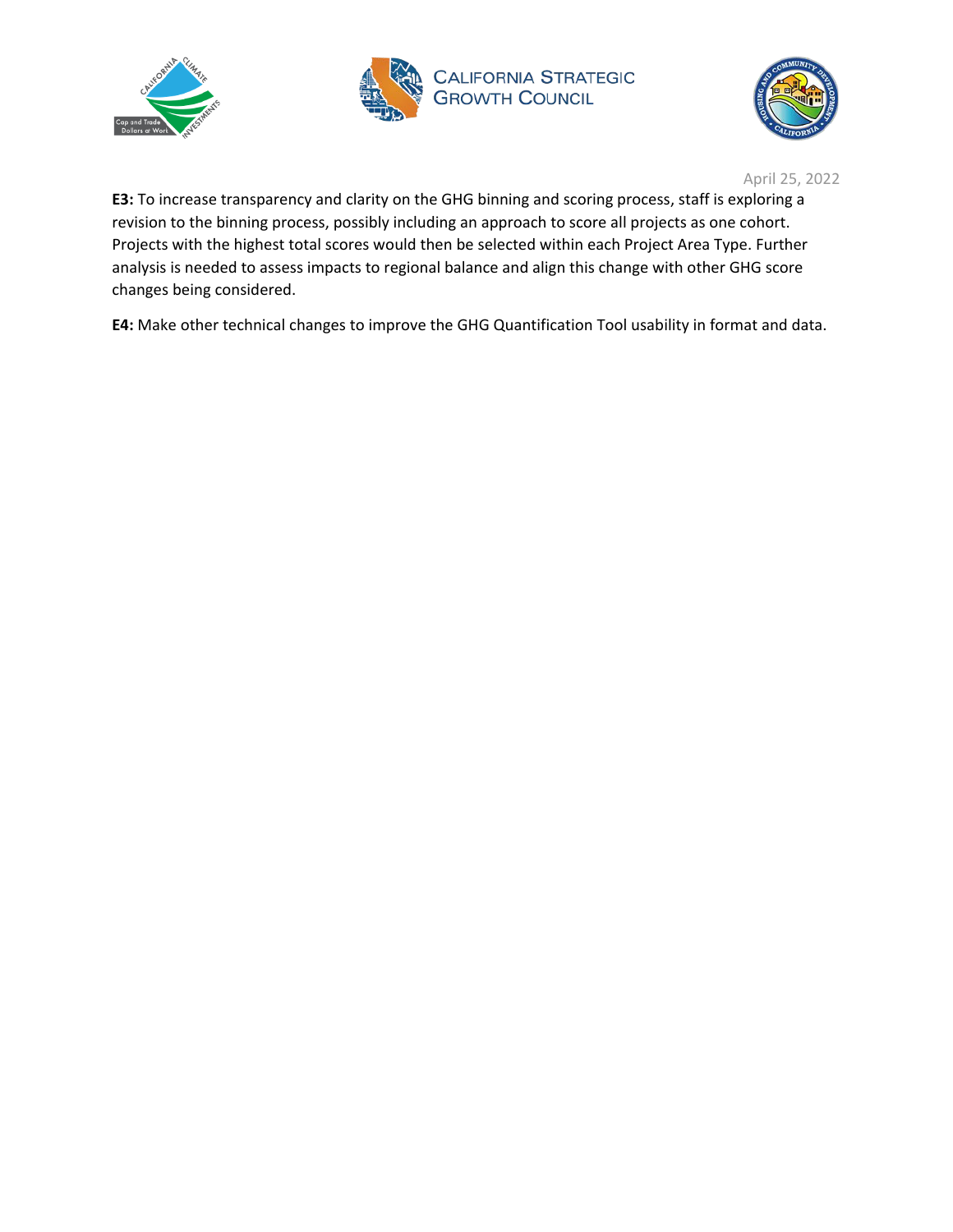





# Quantitative Policy Scoring (QPS) Changes:

The following changes are structured to match the categories of the Quantitative Policy Score as part of Section 107(b) on Page 31 of the [AHSC Round 6 Guidelines.](https://sgc.ca.gov/meetings/council/2021/docs/20210224-AHSC_Round_6_Guidelines.pdf) For reader's clarity, the authors suggest reviewing that document alongside these changes.

# F. Active Transportation Improvements:

**F1:** Rename 'Active Transportation Improvements' to 'Active Transportation and Transit Improvements' to better reflect the reality of eligible items.

**F2:** Standardize bikeway mileage: To measure the impacts of the program more accurately, staff will clarify that bikeway and walkway measurements are to be quantified as 'lane miles' including bidirectional Class 1 and Class 4 bikeways. This will align the QPS data with the GHG Quantification Tool data. This means that a project with 1 block of a bikeway on both sides of the street would counts as 2 blocks, while a project with 1 block of a one-way bikeway on only one side of the street would count as 1 block. The minimum distances of bikeways will be doubled: Applicants will be eligible for 2 points for one lane mile or more / 1 point for a half mile or more of context sensitive bikeways.

**F3:** Class III bikeways as Context Sensitive Bikeways: Given the low cost and low-impact of 'Sharrow Only' Class III bikeway designations, and to better align with existing guidelines found in the CARB GHG Quantification Methodology, staff intends to require additional traffic calming features (i.e. traffic circles/roundabouts, diverters, or other significant volume/speed reduction devices) for an applicant to receive points related to length of Context Sensitive Bikeways with a Class III bikeway.

**F4:** Clarify allowance for enhanced/upgraded bikeways: Projects that upgrade or enhance an existing bikeway from Class 2 to Class 1 or 4; or Class 3 to any physically painted facility will be considered equally as a new facility, so long as it meets the Context Sensitive Bikeway definition.

**F5:** Documentation of Context Sensitive Bikeways: Create a standard form that allows applicants to easily confirm Annual Average Daily Traffic (AADT), existing Speed Limit, and length for each Context Sensitive Bikeway claimed. This will also allow for a more standardized review process.

**F6:** Clarify Context Sensitive Bikeway Network Connectivity: Currently, a new Context Sensitive Bikeway is required to connect to any 'planned' bikeway, regardless of the jurisdiction's plan to implement the facility. To increase effectiveness of AHSC investment, applicants will only be eligible for the Bikeway Network Connectivity point if the Context Sensitive Bikeway is directly connecting to an existing facility (Class 1-4) at the time of application.

**F7:** Redistribute the four (two and two) points for descriptive nature of bicycle and pedestrian facilities: Since a project that includes a Context Sensitive Bikeway or a new pedestrian facility will inherently eliminate/reduce conflict points, barriers and improve sight distance and visibility, these points are redundant and not meaningful. These total four points will remain inside this section.

**F8:** Modify the 'Pedestrian link' point: The lack of clarity in Round 6 led to confusion from many participants in the program. A complete re-think and/or elimination of this point is likely. Staff welcomes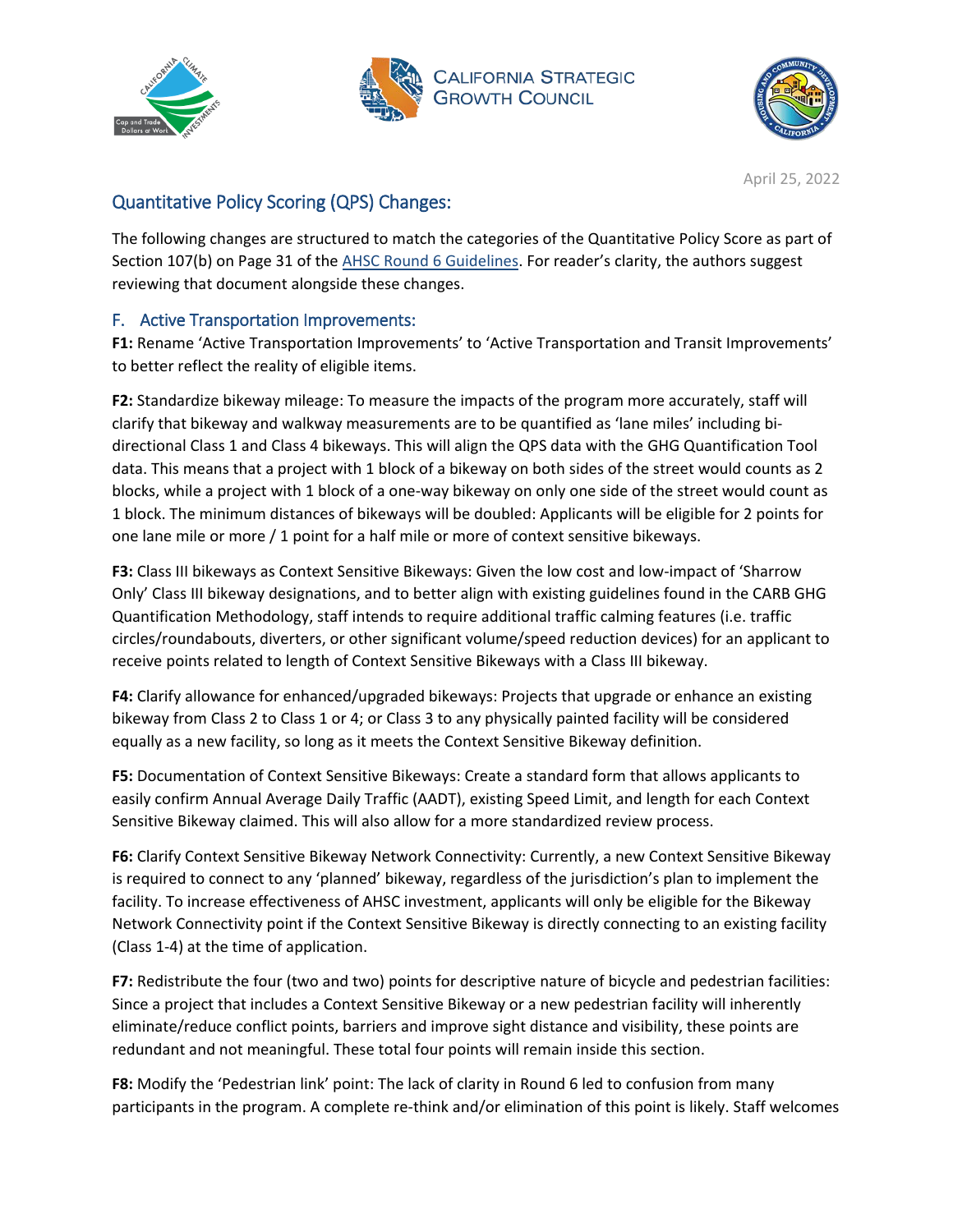





input from stakeholders on how to capture the value of connecting two unlinked pedestrian networks more clearly.

**F9:** Confirming and quantifying pedestrian facilities are compliant with Americans with Disabilities Act (ADA): Staff is exploring ways to have applicants confirm that the 2,000 feet of safe and accessible walkways will be built to meet accessibility standards. Staff welcomes additional feedback on how to confirm this without adding significant complexity to the application and confirmation process.

**F10:** Support Enhancements to Local Bus Service: Projects will be eligible for points (likely 1-4) if the project includes funding for elements that improve existing local bus services for at least 1 lane mile. At least one lane mile must be improved by implementing any (or a multiple) of the following: Bus Only Lane (at least 12 hours a day, 6 days a week - bikes may be allowed); off-board fare collection facilities; at-grade boarding infrastructure; signal prioritization for public transit; or purchases of vehicles to reduce peak hour headways by more than 10 minutes and/or achieve headways of 15 minutes or less. This list of improvements may be further refined as AHSC staff work with Caltrans and other partners, and further stakeholder feedback on this topic is welcomed.

# G. Green Buildings and Renewable Energy:

**G1:** Clarity on Green Building Standards: Round 6 reviewers had difficulty confirming the level of commitment to achieve Green Building standards for most applicants. Additional confirmation and commitment will be necessary to achieve points, and staff welcomes input on how to make these points more meaningful and actionable.

**G2:** Establish All-Electric Design as Threshold: Redistribute the 7 points for electric design to other portions of Green Buildings and Renewable Energy section, potentially including battery storage, microgrids, net zero energy, and reductions to embodied carbon in construction materials.

**G3:** All-Electric Buildings: To meet the goals of decarbonization, the AHSC program will no longer fund projects that include natural gas. All projects applying for funding under the AHSC program will be required to be All-Electric with no connections to natural gas infrastructure.

**G4:** Restore points for Zero Net Energy projects: In Round 5, applicants were eligible for 5 points if they could document they achieved energy grid use reductions, measured as total onsite energy consumption, and as verified by a Home Energy Rating System (HERS) rater. In Round 5, projects received 2 points for generating at least one-third of building energy on-site, and an additional 3 points for one hundred percent of energy. Staff is likely to reinstate these points, though the ratio of points may change.

**G5:** Conservation and Land Use: The AHSC team will continue to work with conservation programs, like Sustainable Agricultural Lands Conservation (SALC), and with the Department of Conservation (DOC) team to identify points of intersection to reinforce local planning that results in successful infill development and land conservation.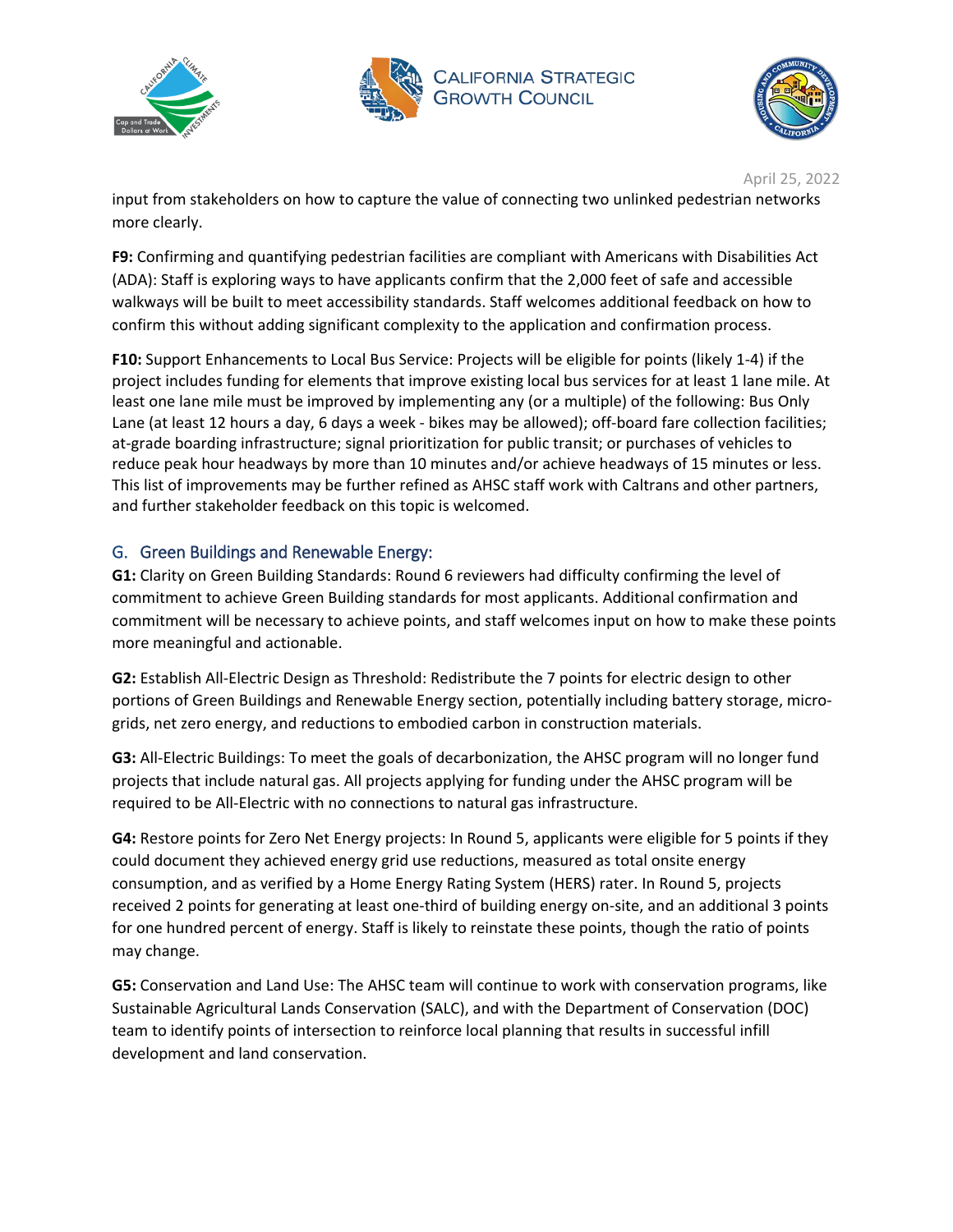





**G6:** Encouraging the reduction in embedded energy used for the housing projects: Staff is considering ways to encourage projects to identify ways to reduce energy in building construction including Adaptive Reuse, Mass Timber, module off-site construction, and other sustainable building models. Staff welcomes input on how to make this topic meaningful and accessible to a wide array of projects.

**G7:** Increase resiliency in face of future energy uncertainty: Guidelines will clarify energy storage (batteries) are an eligible cost for applicants.

**G8:** Quantify Utilities for Projects: Incentivize or require all applicants submit the California Utility Allowance Calculator (CUAC) Submittal Report to provide an accurate estimate of what tenants will pay for energy utilities.

**G9:** Supporting Adaptive Reuse Projects: The legislature is considering an additional \$50 million in funding to incentivize projects that include adaptive reuse. Should these funds be approved, projects will be prioritized if they are eligible to identify that they meet the goals of this funding.

## H. Housing and Transportation Collaboration:

**H1:** Streamline transportation categories: Rework and redefine what items are eligible for Transit Related Amenities (TRA) and revise the language related to TRA funds 'at a transit station or stop.'

**H2:** Eliminate the point for 'Other GGRF funds': Delete the point projects may be awarded for receiving funding from other Greenhouse Gas Reduction Fund (GGRF) programs.

**H3:** Supporting Use of Public Lands for Affordable Housing: A project may receive a point for being within an environmentally cleared California High Speed Rail Station Planning Area OR if they are located on a site selected under Executive Order N-06-19 as Excess State Land or Surplus Local Land as identified by a Local Agency as part of the [Public Lands for Affordable Housing](https://www.hcd.ca.gov/community-development/public-lands-for-affordable-housing-development.shtml) policy. These conditions would be mutually exclusive.

# I. Location Efficiency and Access to Destinations:

**I1:** Remove points for Walkability: Walkability has been scored using the Walkability Index, which primarily scores locations based on proximity to key destinations. This is similar to the existing Key Destinations in our scoring process, making these points redundant. Additionally, the Index seems to be updated inconsistently and without warning, leading to lack of clarity on scoring. Staff intents to remove points related to the Walkability Index.

**I2:** Additional clarity on Key Destinations: Specify that the radius for Key Destinations is 0.250 and 0.50 miles from the edge of the Sustainable Transportation Infrastructure (STI) component or project parcel closest to the destination. Applicants may use multiple edges of the parcel but may not exceed 0.50 miles as a radius.

**I3:** Documentation of Key Destinations: AHSC staff will provide a form for each applicant to complete that includes name, address, and distance from site for each of the Key Destinations, rather than just a map. This will allow clarity on scoring across all projects.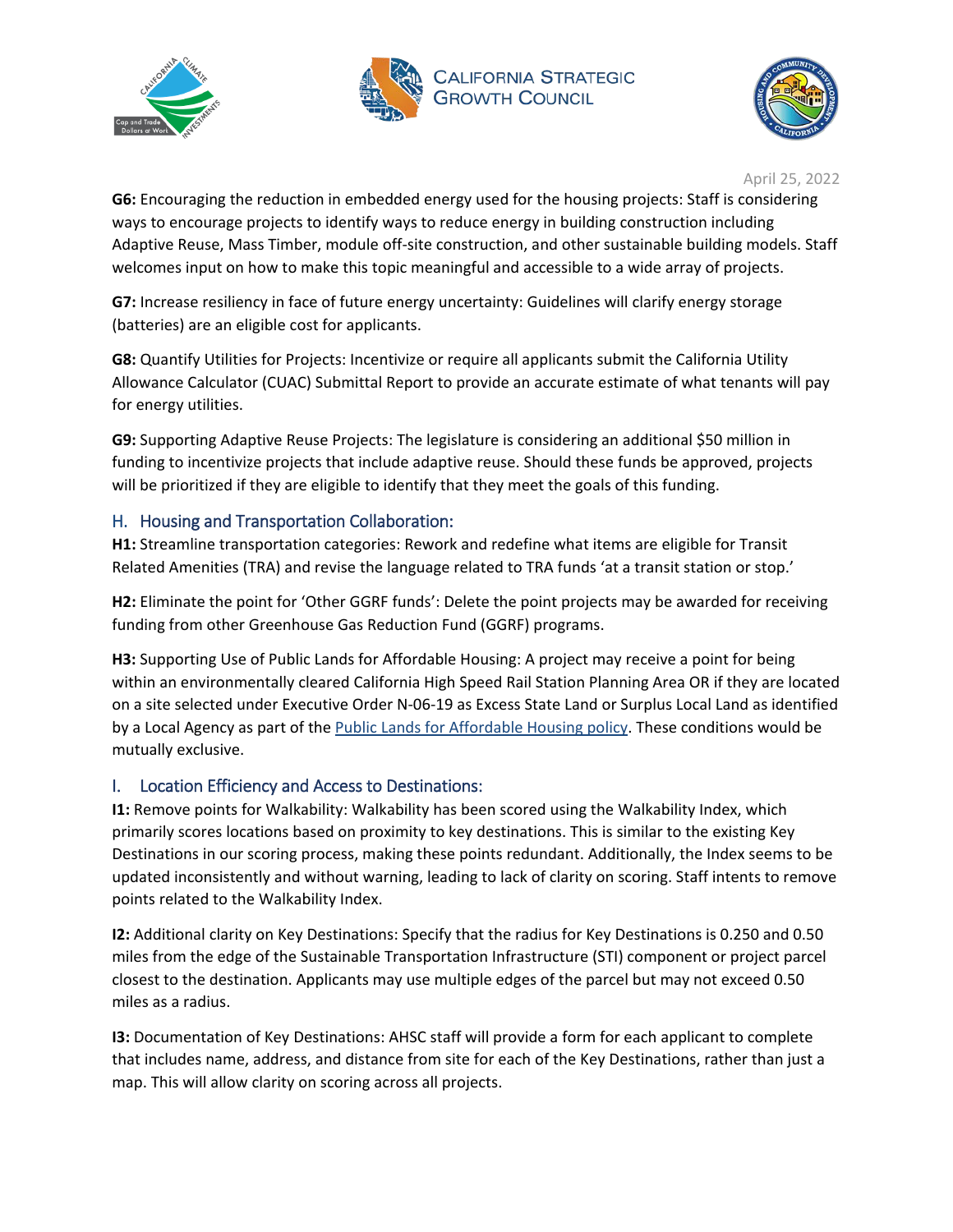





**I4:** Context Sensitivity to Key Destinations: Staff understands that rural projects are often farther from key destinations. Staff is considering awarding a greater number of points per Key Destination for RIPA projects.

**I5:** Key Destinations: Key Destination categories will be updated to better capture the types of vital community amenities and resources available to residents of the Affordable Housing Development. Remove "Office Park" and "Place of Worship" as Key Destinations. Combine "Public Schools" and "University or Jr. College" and clarify that only non-profit higher education is acceptable as a Key Destination. Refine definitions for "Grocery Store," "Medical Center" and "Public Park" for clarity. Potentially add "Publicly-operated Bike Share Station" to the list of Key Destinations. Point value of each Key Destination may change. We also welcome feedback on what additional Key Destinations should be included.

**I6:** Modify Key Destinations in Guidelines to match GHG Quantification Tool: Staff will align definitions and lists of Key Destinations between QPS and the GHG Quantification Methodology and Tool.

**I7:** Key Destinations for 'scattered site' projects: If an applicant is seeking funding for a 'scattered site' they will need to submit one list and map of Key Destinations for each site. After submission, reviewers will average the number of Key Destinations for each site and round downward to the nearest whole number of Key Destinations to calculate the score.

**I8:** Including spaces for community-serving facilities: A project that includes ground-floor retail that provides a letter of commitment that they will rent out at least 2,500 square feet to a 501(c)3 nonprofit, government agency, healthcare provider that accepts Medi-Cal, or a grocery store that includes CalFresh benefits and serves fresh meat produce will be eligible to receive points (possibly 1-3).

### J. Funds Leveraged:

**J1:** Modify Funds Leveraged components related to homeownership projects: Create an alternative measurement under funds leveraged for homeownership projects to reflect the unique nature of funding in these types of projects.

### K. Anti-Displacement Strategies:

**K1:** Prohousing Designation: As required by AB-1029 (Mullin, 2021), the AHSC program will award points (likely 1-2 points) for projects in jurisdictions that have been [designated as "Pro-Housing"](https://www.hcd.ca.gov/community-development/prohousing/index.shtml) by the Department of Housing and Community Development at the time of application.

**K2:** Community-Based Partnerships: Projects with a signed Memorandum of Understanding with a Community Based Organization (CBO) to partner on the Affirmative Marketing Plan will be eligible for points (likely 1-2 points). CBOs include public schools, places of worship, or service/advocacy organizations that can affirm they work with community members in the area around the Affordable Housing Development (AHD). Business Districts and Chambers of Commerce would not be considered CBOs for this purpose.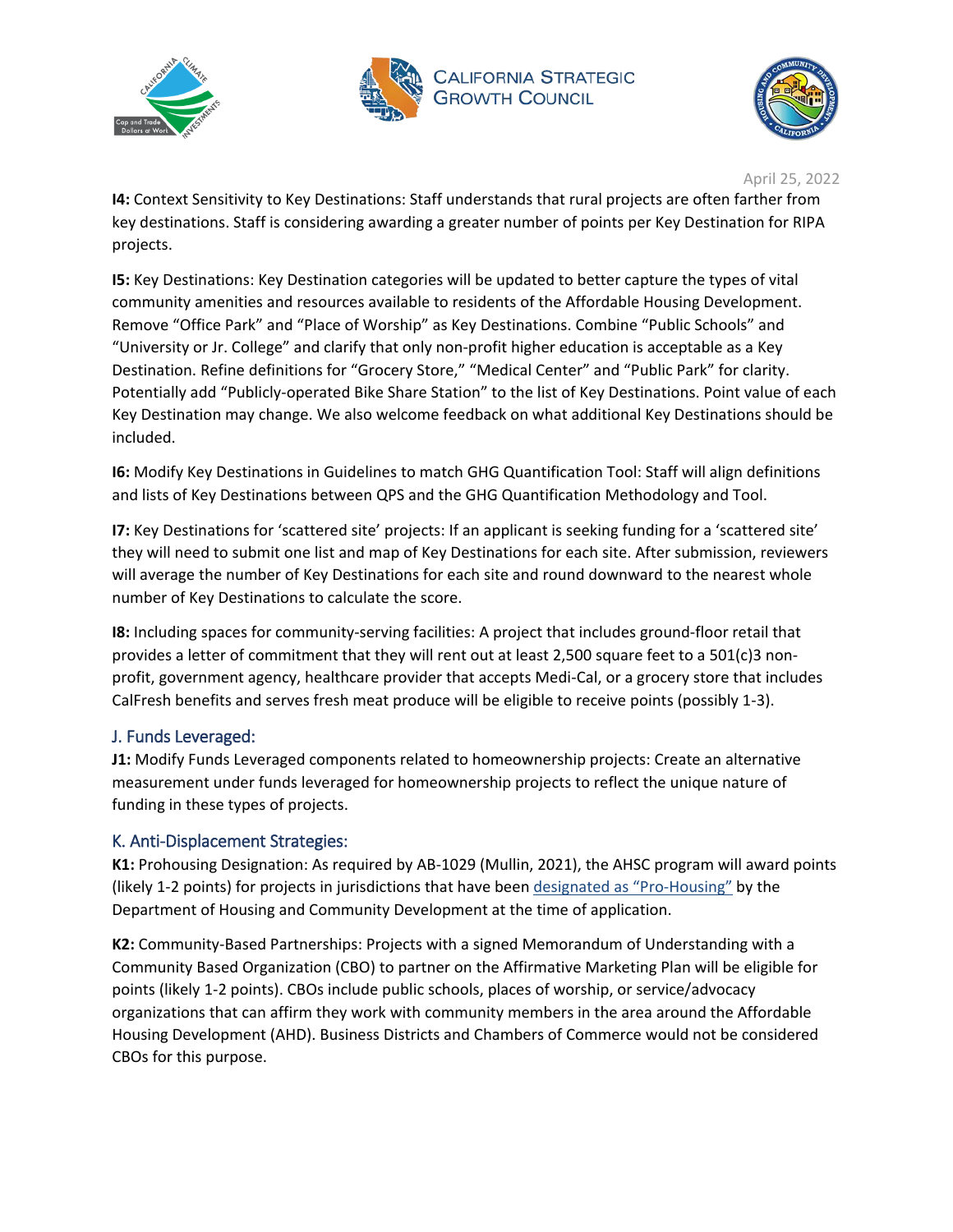





**K3:** Reconsider structure of Anti-Displacement Strategies Section: The efficacy of and commitment to Anti-Displacement strategies submitted as part of Round 6 applications were not clear to reviewers. As a result, the 'Local Policies' and 'Business' anti-displacement strategies will likely be removed and repurposed to other community-serving components of the application.

**K4:** Strengthen accountability of Anti-Displacement Strategies: Applicants will be required to select strategies from an updated list of voluntary strategies to be funded by the project. The revised list of strategies will aim to fund greater capacity for housing production, preservation, protection, and housing-related activities needed to address gaps in the community. Examples will likely include tenant legal counseling, plans developed through collective impact efforts, defined research, training, and or data collection efforts (based on a partnership), or the hiring of a Community Development Corp./ Community Housing Development Organization/ Community Land Trust/ small local BIPOC-led affordable housing developer in a role that will offer the experience necessary to scale their operations.

## L. Local Workforce Development and Hiring Practices:

**L1:** Consider Changes to Local Workforce Development: Staff will continue to evaluate the Workforce section with an eye towards greater balance of the employment needs of community residents, developer limitations, and labor involvement. Staff will be looking for ways to clarify the existing language, create greater ease in accounting for partnerships and employment pathways, in addition to aligning the section with related programs, CCI reporting and legislative requirements.

# M. Housing Affordability:

**M1:** Reduce scoring allocated to Extremely Low-Income (ELI) unit percentages for rental projects: Given that nearly all applicants achieved 5 points in the current scoring mechanism, staff will reallocate points (likely 2-3 points) from achieving the restriction percentage of ELI units to other affordability categories.

**M2:** Increase the tiers of Extremely Low-Income unit percentages for rental projects: Increase the tiers of ELI restriction percentage needed to achieve maximum points related to affordability.

**M3:** Incentivize affordable family style housing: Award points to projects who submit a mix of units that include at least 10% of 3-bedroom or greater units that are income-restricted to Very Low and Extremely Low Incomes (likely 2-3 points).

**M4:** Modify affordability measurements for homeownership projects: Consider adjustments to the way the program measures affordability (affordability formula tiers and affordability categories) to include the appropriate household income levels to allow homeownership projects to compete more evenly with rental projects.

**M5:** Aligning with Affirmatively Furthering Fair Housing policies: In line with the concepts of Affirmatively Furthering Fair Housing (AFFH), staff will further explore how to align affordability scoring with High Resource Areas per the TCAC Opportunity Maps.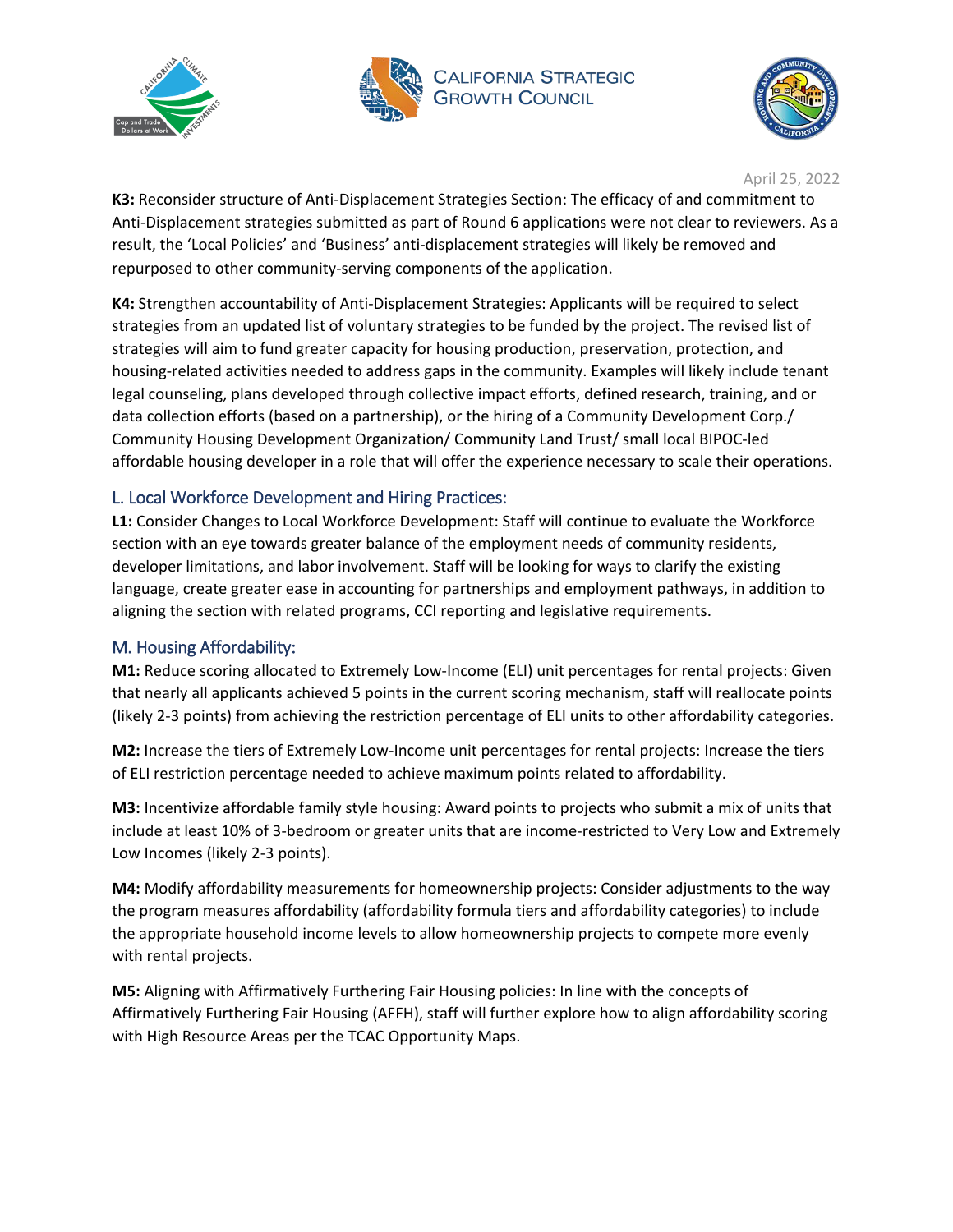





### N. Programs:

**N1:** Remove Programs Section: Remove this section completely from the Quantitative Policy Scoring and redistribute points to other sections. Currently, most projects submit programs that already receive points in other sections of the application. To encourage the use of this funding as opportunity for applicants to differentiate and invest in their communities, information and documentation related to community-serving programs will be moved to the updated Narrative Scoring section. Funding, commitment letters and MOUs between the project and non-profits will still be required.

**N2:** Increase Programs Budget: Despite removing the Programs section of the Quantitative Policy Scoring section, staff will retain and expand the maximum spending for Programs, to allow for funding of other important community engagement projects and services, such as internet service. Maximum cap is likely to increase to approximately \$700,000.

### O. New Components:

**O1:** Streamline Mapping: Combine the Project Area Map, Transit Service Map, and GHG Transit Map. And require that the map be submitted as a KML/KMZ file. Current mapping requirements, like buffers, may be modified. Mapping guidance for this new process would be released in conjunction with the application.

# Narrative-Based Policy Scoring (QPS) Changes:

The following changes are structured to match the categories of the Narrative-Based Policy score as part of Section 107(j) on Page 38 of the [AHSC Round 6 Guidelines.](https://sgc.ca.gov/meetings/council/2021/docs/20210224-AHSC_Round_6_Guidelines.pdf) For reader's clarity, the authors suggest reviewing that document alongside these changes.

### P. Narrative:

**P1:** Restructure and revise Narrative Scoring: Staff will create specific prompts to more closely match the narrative rubric and seek short answers (i.e. 200 – 500 words per prompt). The structure of the points by topic may change significantly.

**P2:** Adding a Transformative Section: Add section on evaluating the Transformative nature of a project. This new section will be worth two points. This is to capture projects that are: going above and beyond in the community engagement process; addressing a long-standing harm in historically marginalized or disinvested communities; piloting new approaches to housing; catalyzing changes in land use in an area; or funding a unique AHSC Program. The Narrative Rubric will be updated to include this section.

**P3:** Affirmatively Furthering Fair Housing with Community Input and Integration with Housing Element: Add a narrative question asking applicants to describe how their project addresses the needs of the community as identified in the jurisdiction's Housing Element and additional community engagement efforts.

**P4:** Refine and Refresh Redundant Content in Narrative: Staff will reduce duplication of content found in the Climate Matrix and Community Engagement Tracker in Narrative prompts. Applicants may still be expected to describe their climate and community commitments in narrative form.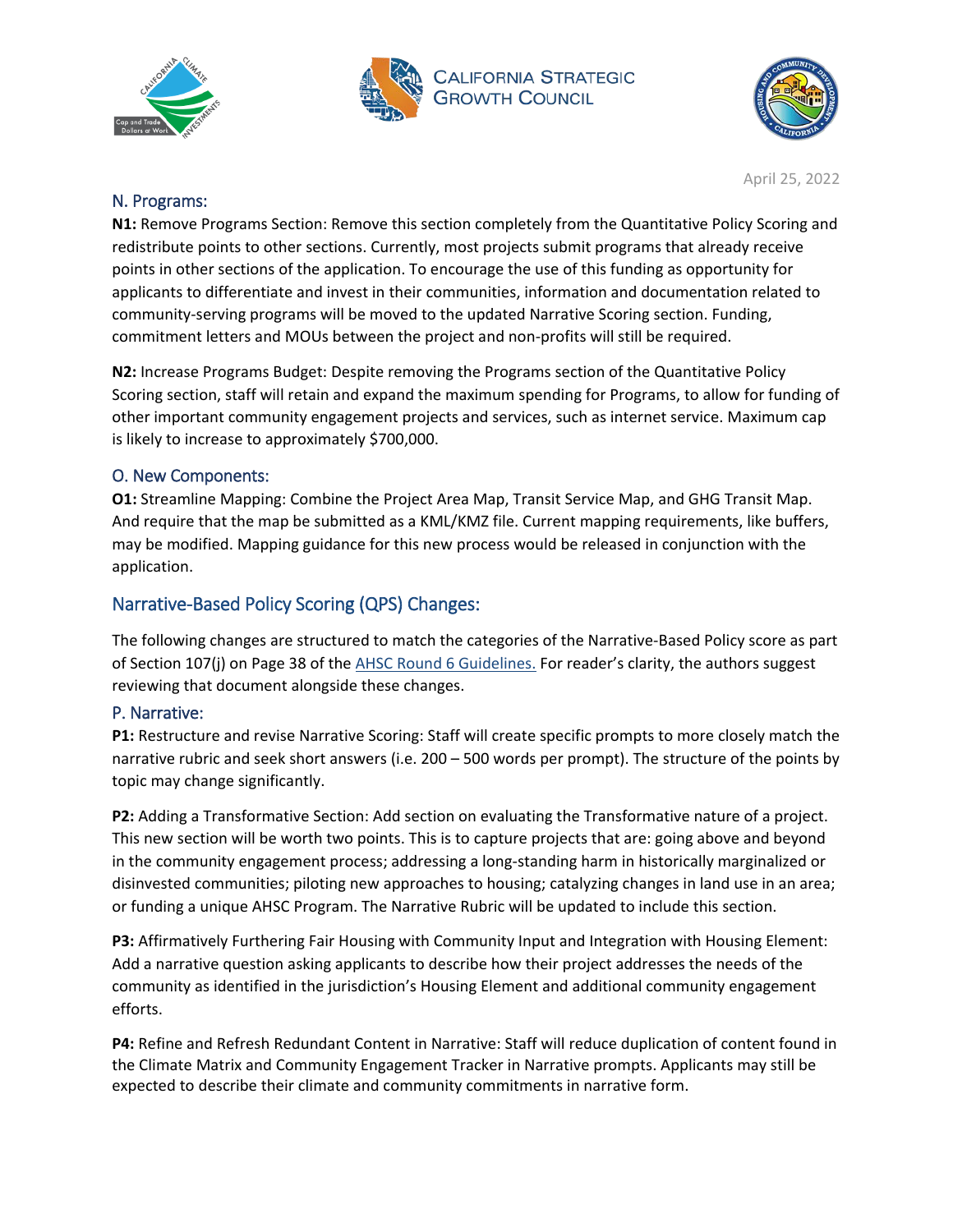





# Q. Other Changes to the Program:

**Q1:** Clarify ICP Project Area Type Definitions: The current definition of ICP Project Areas does not exclude Affordable Housing Developments that are located within one-half mile of from a Transit Station/Stop served by High Quality Transit. Staff intends to modify the definition to affirmatively exclude projects from ICP that are eligible for TOD Project Area Type to better balance the competitiveness of GHG reductions in the ICP Project Area Type.

**Q2:** Planned High Quality Transit: The current definition of TOD Project Area Type requires that the project site be currently served by High Quality Transit. Staff intends to modify the definition to allow for projects to claim TOD Project Area Type if the proposed transit improvements in the application will modify services to make the Qualifying Transit meet the AHSC definition of High Quality Transit.

**Q3:** Bus Rapid Transit (BRT) Definition: To create better clarity for applicants, staff will revise and clarify the existing definition of Bus Rapid Transit from listing 'a combination' of the five categories to a more clearly defined threshold, such as the Institute for Transportation and Development Policy BRT Scorecard. Additional suggestions on this change are encouraged and AHSC staff will work with CalTrans staff to finalize this definition.

**Q4:** Allow homeownership projects to access AHD funding: Allow homeownership projects to access AHD eligible costs in the form of a grant.

**Q5:** Exempt homeownership from Enforceable Funding Commitments (EFCs) requirements: Continue to exempt homeownership projects from EFC threshold requirements for grants.

**Q6:** Evaluate per-unit subsidies for homeownership projects: Evaluate the appropriate levels of per-unit subsidy levels for homeownership projects to appropriate AMI levels.

**Q7:** Create an additional measurement of 'density' for threshold requirements for homeownership projects that allows for larger units: Currently, the threshold for minimum density for projects is tied to Units per Acre and Floor Area Ratio. To incentivize homeownership projects (which tend to be larger than rental units) and family-style rental units, staff will create an additional measurement that Homeownership applicants can use for minimum density threshold that quantify bedroom units per acre, likely drawing upon the existing language in the Infill Infrastructure Grant Program (IIG). Regardless of threshold choice, GHG Quantification Methods will still be measured using Units Per Acre.

**Q8:** Increase eligibility pool for Tribal entities: Expand the list of eligible applicants to include California Native American Tribes. A California Native American Tribe is a Native American Tribe that is on the contact list maintained by the Native American Heritage Commission (NAHC) for the purposes of Chapter 905 of the Statutes of 2004 (Pub. Resources Code, § 21073).

**Q9:** Encouraging Tribal entities to be lead applicant: When considering multiple applications that include Tribal entities to meet the Tribal funding target, the level of Tribal involvement and leadership in a project may be considered for award.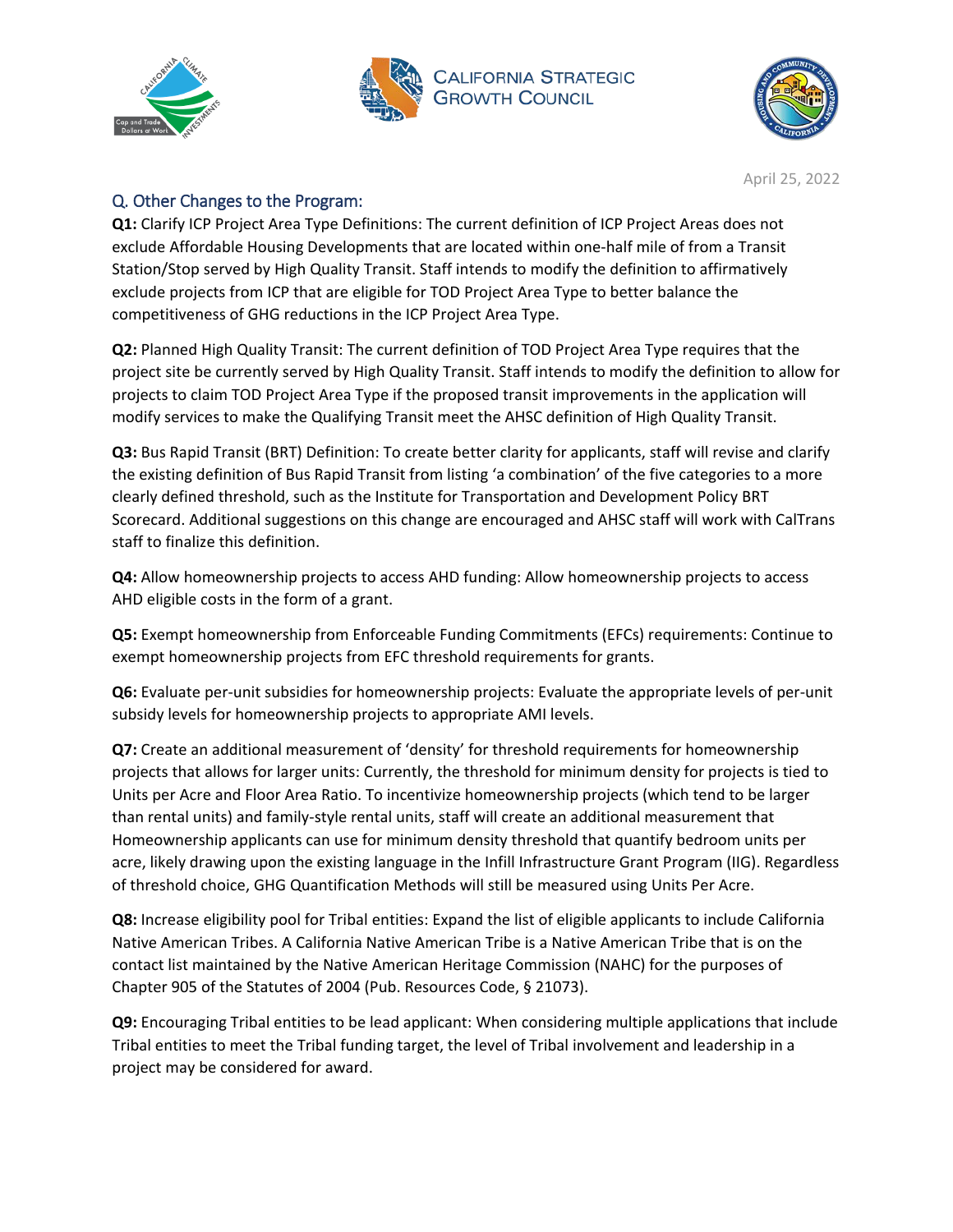





**Q10:** Modify Urban Uses requirements for Tribal projects: Create an exception to program's Urban Uses requirement for projects located on Tribal lands.

**Q11:** Clarify the Net Density definition: Clarify the Net Density definition and allowable deductions to better reflect the unique challenges that Tribal and rural projects face.

**Q12:** Increase digital access for residents: Recognizing the importance of internet connectivity as a form of access, as many services and amenities can be accessed remotely via the internet, applicants will be required to provide high speed service to each low-income unit for the duration of the grant at no additional fee to tenants. Internet service will be added as eligible expenses under 'Programs'.

**Q13:** Encourage Digital Literacy programs: To complement the new requirement of providing internet service to tenants at no additional fee. Digital Literacy Programs will be added as an eligible expense under the 'Programs' tab.

**Q14:** Streamline GHG score reporting: For Initial Score Letters, staff will only communicate verified GHG reductions (MTCO2E) and not conduct a binning process until after all applicant appeals are complete.

**Q15:** Clarify Project Area Type Targets: Reduce confusion by aligning the language related to Project Area Type Targets to match other requirements by specifying 'At least [X] percent' to each of the three Project Area Types, creating a minimum threshold rather than a non-binding target. Retain the limit of percent tied to the NOFA amount, rather than actual program expenditure.

**Q16:** Clarify remaining funds after Project Area Types: Rename the approximately 20% of funding (that is not dedicated to a specific Project Area Type) to better reflect that the funds are not discretionary, but only available to achieve the goals and targets described in the guidelines. After satisfying all statutory and council-identified requirements and priorities described in the guidelines, the guidelines state that projects with the highest scores should be awarded. Further clarify and reiterate this existing language.

**Q17:** Clarify that projects cannot be partially funded: Given the interconnected nature of AHSC programs, it is very difficult to partially fund a project, as any unfunded portion of the projects would have a potential change to scoring. Staff intends to explicitly state that unless excess funds from previous rounds are available to fully fund the project, a project that exceeds the maximum available funds would not be funded and remaining funds would be rolled forward into the next AHSC NOFA.

**Q18:** Establish a process to follow in the event of a tie: The AHSC Guidelines clearly state that only opportunity for true discretionary decision on project awards is when two projects have a tie in scoring. In the unlikely (but possible) case of the remaining funding being insufficient to award multiple projects with an identical score, the project(s) with the total highest GHG reductions will take precedence.

**Q19:** Streamline Sustainable Community Strategy (SCS) compliance by providing template to be filled by applicant and reviewed and signed by regional government.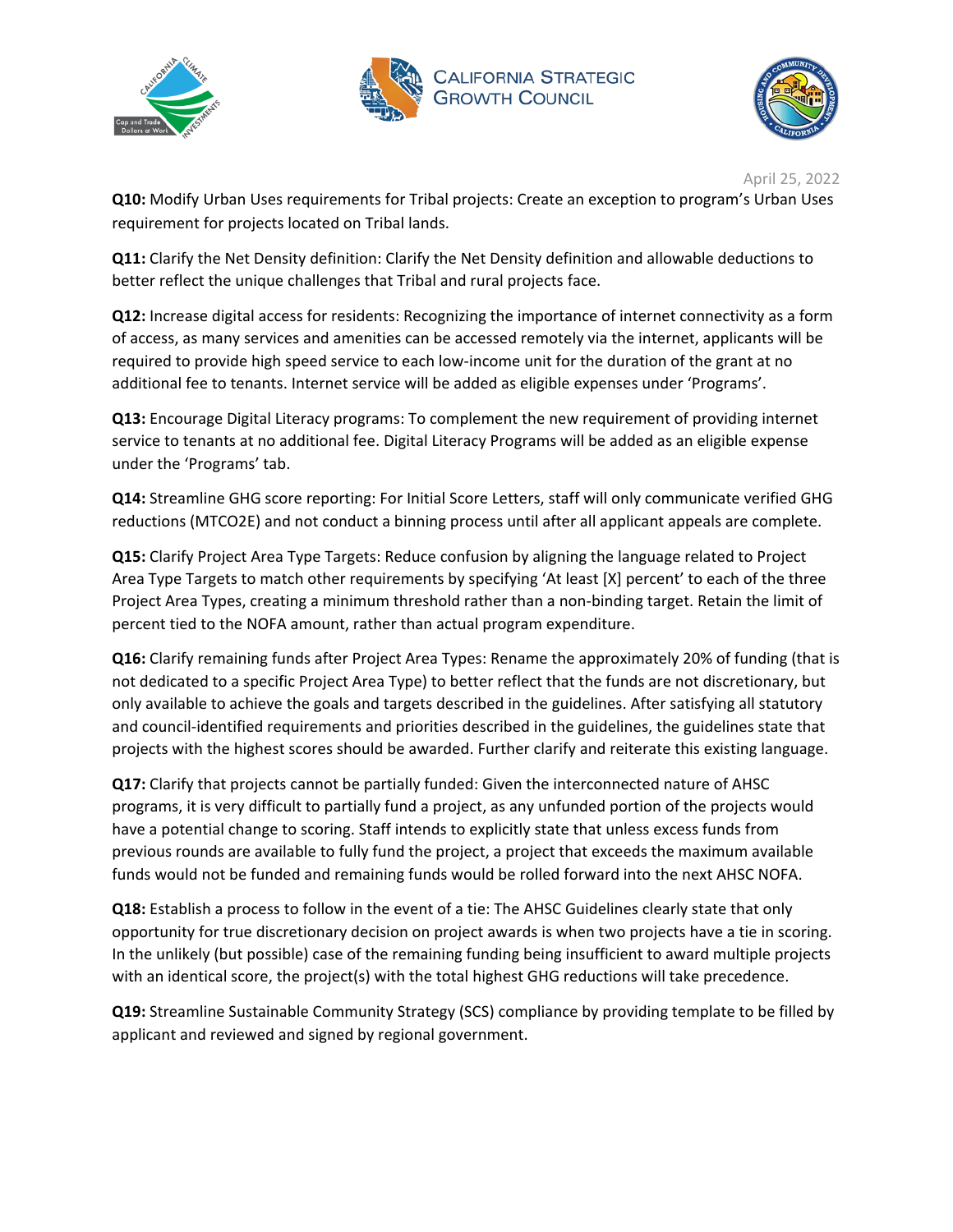





**Q20:** Seek to align AHSC Guidelines with the Multifamily Finance Super Notice of Funding Availability ("Super NOFA") where possible to maintain consistency across funding sources. AHSC staff will focus especially on topics such as emerging/community-based developers, Tribal entities, high resources areas, and submission/record-keeping requirements.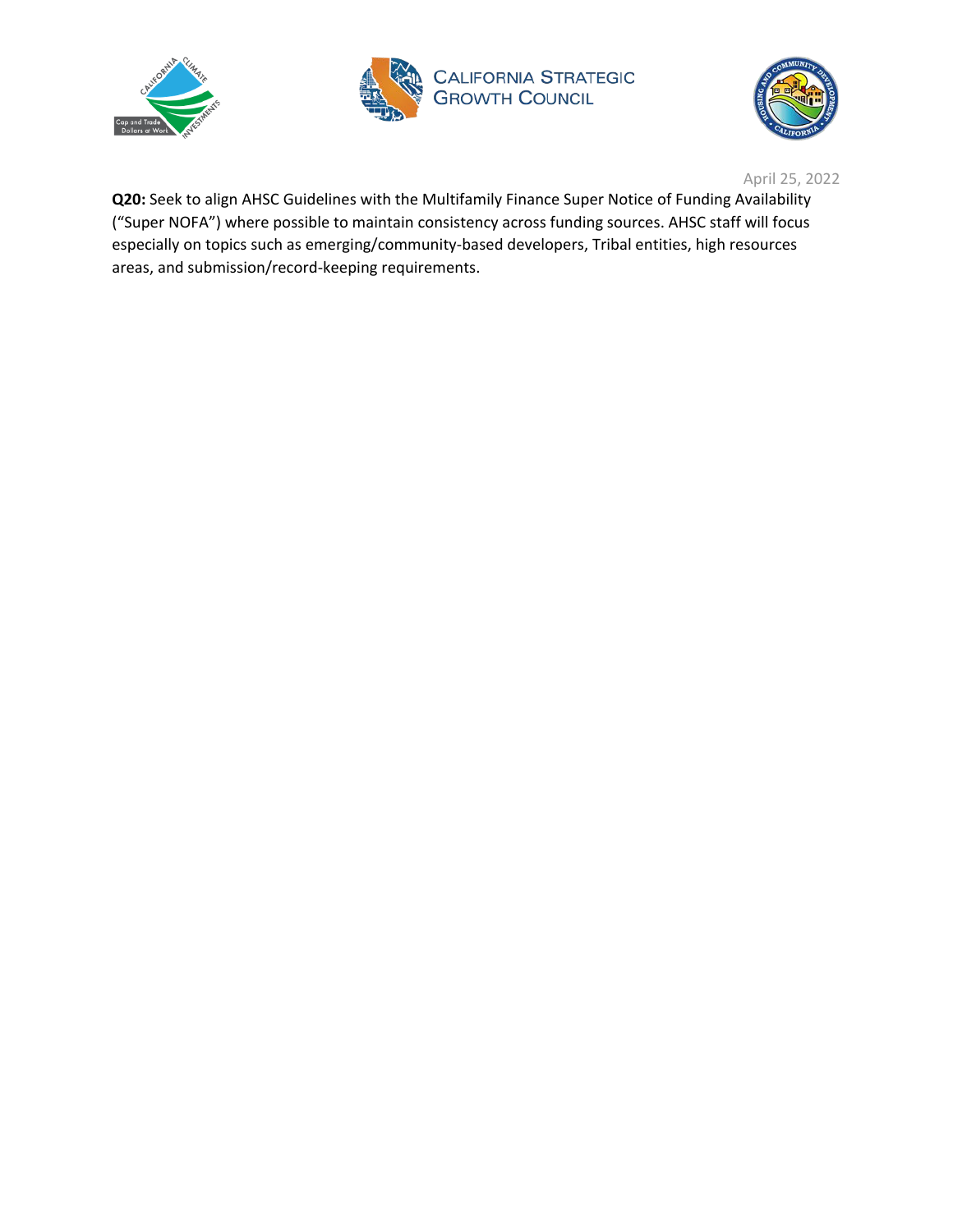





# Appendix A: Proposed Changes to Address Key Policy Areas

The Policy Discussion Document details nearly 100 changes to the AHSC Round 7 Guidelines as identified by AHSC staff (which includes the Core AHSC Team made up of staff from SGC, HCD, and CARB). Staff considered public stakeholder feedback, and was guided in large part by Council priorities identified during [November 2021](https://sgc.ca.gov/meetings/council/2021/docs/20211116-Item7_AHSC_Policy_Direction_Staff_Report.pdf) SGC meeting, stakeholder feedback during our TA-led Listening Sessions and small group discussions with staff across state agencies. The Policy Discussion Document is one step in the process of developing Round 7 Guidelines, and we continue to welcome feedback from voices across the state to improve the AHSC program. This Appendix serves as a summary of how the changes detailed above address the 11 policy areas discussed by the Council previously. This summary is not an exhaustive list of all the changes found in the main document, but a summary of some of the most significant changes.

**1. Geographic Distribution:** Stakeholders continue to raise questions about whether regions are equally able to compete for funding. The Council-adopted a Geographic Target of one project per each of the eight regions, if competitive applications are submitted, has already created some checks and balances in the system. All regions received an award in the most recent round. Further analysis on this issue (Appendix B) shows that there is no uniform challenge across regions. For example, one region with lower scores is having challenges across all scoring categories, while another region's challenges are focused on proposing transit improvements that result in competitive GHG emission reductions. Though there is no uniform challenge across regions, staff is considering the following changes to recognize the differences of varying geographic contexts, within and across regions: C1, C3, F4, F10, G5, H3, I4, Q11

There was significant discussion during the January 2022 SGC Council meeting about the possible impact of different transit types to GHG score and regional application success. The analysis in Appendix B shows there is no regional bias related to different transit types in the quantification methodology. The analysis also shows that short-distance transit trips typically result in less GHG emission reductions and therefore score in the lowest GHG bin. To uplift local transit to level the competitiveness with long-distance transit and to ensure that all transit types are funded, staff is considering the transit related changes outlined below in the 'Other' category.

- **2. Climate Energy Nexus:** AHSC continues to explore ways to support the state's decarbonization goals. In Round 6, the AHSC guidelines introduced up to seven points to incentivize building electrification, and nearly all projects achieved this goal, signaling this technology is feasible across the state. Staff is considering mandating all-electric projects and reinstating points related to Net Zero projects. The following changes support this policy area: D2, G2, G3, G4, G6, G8, G9.
- 3. **Fair Housing:** The AHSC Program funds thousands of affordable housing units across the state, and enacting statutes call for more than half of project funds to be spent in Disadvantaged Communities (DACs). AHSC staff continues to work to balance this requirement with the recent shifts in policy related to Affirmatively Furthering Fair Housing and Prohousing legislation. The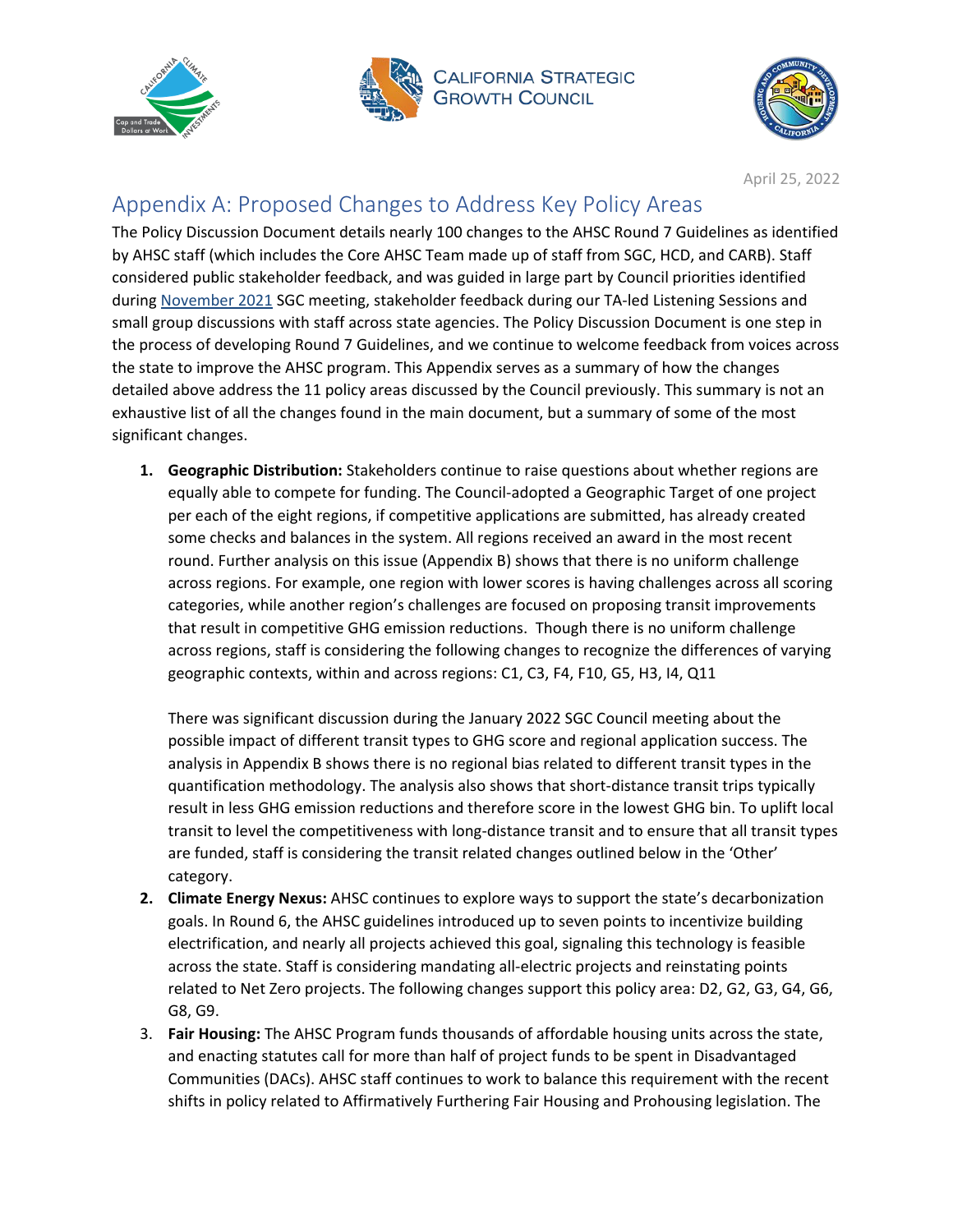





team intends to revise housing affordability points to encourage more family-style units and incentivize construction of affordable housing in higher resource areas. The following changes support this policy area: M1, M2, M3, M5, P3.

- 4. **Homeownership:** In addition to legislation encouraging more access to homeownership projects in AHSC, the Round 6 application review process resulted in the identification of significant challenges to funding structures related to affordable homeownership projects. AHSC staff continues to work to better refine definitions of affordability, funds leveraged, and other measurements to allow homeownership projects to not only access the program, but to compete on more equal footing. The following changes support this policy area: J1, M4, Q4, Q5, Q6, Q7.
- 5. **SGC Racial Equity Plan:** Across all Strategic Growth Council programs, staff is working to identify and remove barriers for diverse applicants and improve equity for disadvantaged communities, low-income communities, Tribal communities, and communities of color. AHSC staff have worked to increase community partnerships and are actively reconsidering anti-displacement strategies to keep communities safe and thriving. The following changes support this policy area: K2, K3, K4, P2, Q12, Q13, along with many more.
- **6. Workforce and Labor Requirements:** Staff will continue to evaluate the Workforce section with an eye towards greater balance of the employment needs of community residents, developer limitations and labor involvement. Staff will be looking for ways to clarify the existing language, create greater ease in accounting for partnerships and employment pathways, in addition to aligning the section with related programs, California Climate Investments (CCI) reporting and legislative requirements. The following changes support this policy area: L1.
- **7. Conservation and Affordable Housing Nexus:** AHSC and SALC staff continue to meet to identify ways to bring the goals of the two programs into alignment. While both projects work to reinforce local planning that results in successful infill development and land conservation, the two programs work on different scales that are hard to measure or incentivize at the AHSCproject level. There are not any current changes recommended to the guidelines to address this topic. The following changes support this policy area: G5.
- **8. Tribal Access:** AHSC staff continue to meet with stakeholders and Tribal representatives on how to improve access and increase competitiveness of projects that benefit and involve Tribal entities. The complex nature of land ownership, land use policies, Tribal sovereignty, and experienced developers require flexibility from State agencies to welcome participation from Tribal entities. The following changes support this policy area: Q8, Q9, Q10, Q11.
- **9. Master Plan for Aging:** In 2021, the State of California published a Master Plan for Aging calling for the production and preservation of affordable housing for senior populations. SGC continues to pursue ways to support this priority. Stakeholders have expressed concern that the GHG emission reductions from senior housing projects make these applications uncompetitive in the program. The following changes support this policy area: C2.
- **10. Joint Liability:** AHSC staff continue to meet with stakeholders concerned about joint liability. However, staff believes that the integrated nature of the AHSC program requires commitments from all parties to achieve the goals described in applications and weaking this requirement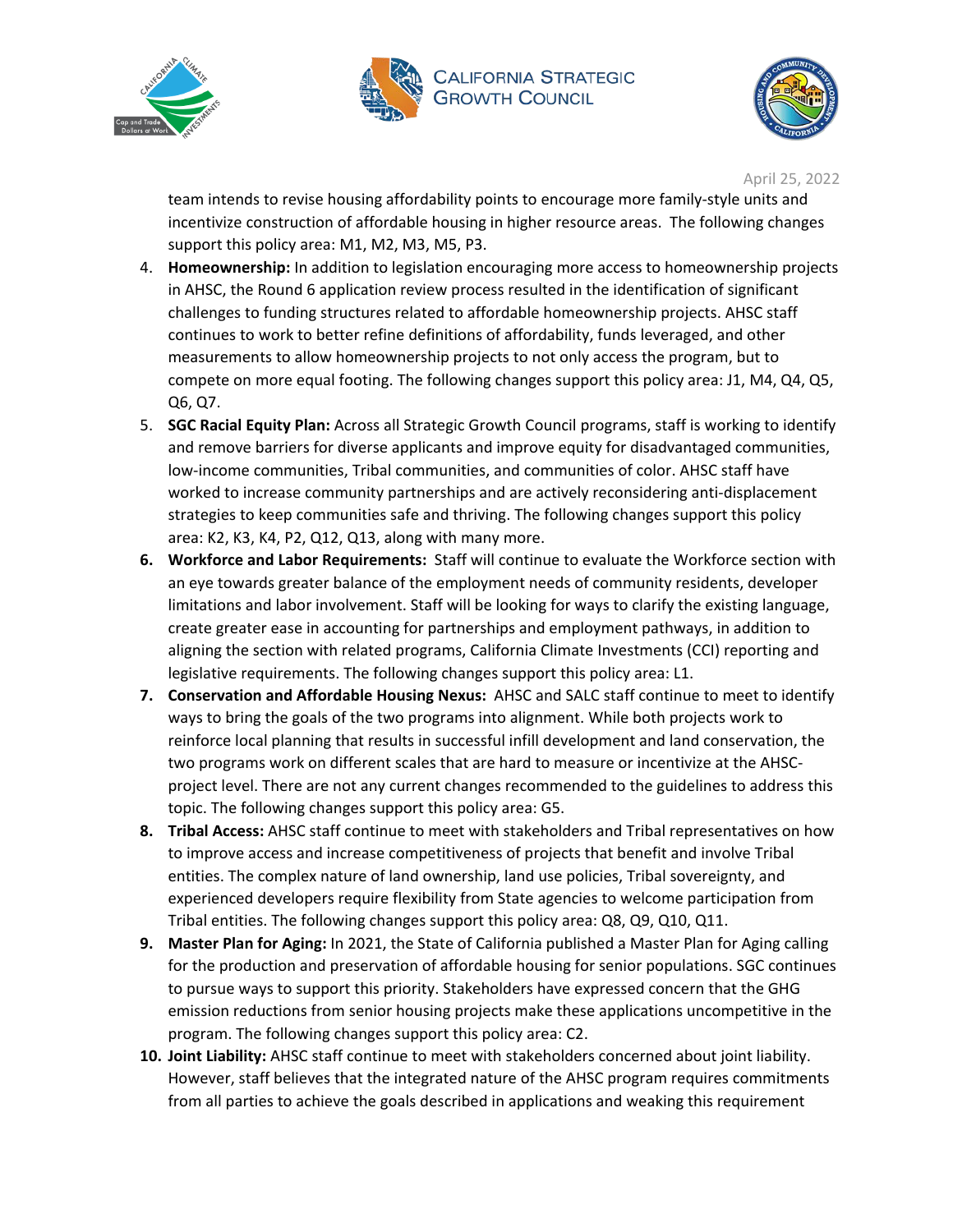





would reduce the efficacy of the AHSC program funded projects. There are not any current changes recommended to the guidelines to address this topic.

- **11. Prohousing Requirements:** As required by AB-1029 (Mullin), the AHSC program will award points for projects in jurisdictions that have been designated as "Pro-Housing" by the Department of Housing and Community Development at the time of application. These points will replace some of the "Local Policies" portions of the Anti-Displacement scoring area. The following changes support this policy area: K1.
- **12. Other Topics:** Beyond the 11 topics described in the November 2021 Policy Discussion paper, there was significant discussion during the January 2022 SGC Council meeting about the possible impact of different transit types to GHG score and regional application success. The analysis in Appendix B shows that short-distance transit trips typically result in less GHG reductions and therefore score in the lowest GHG bin. To uplift local transit to level the competitiveness with long-distance transit and to ensure that all transit types are funded, staff is considering the following changes support this policy area: A1, A2, B1, B2, D1, F10, Q1, Q2, Q3.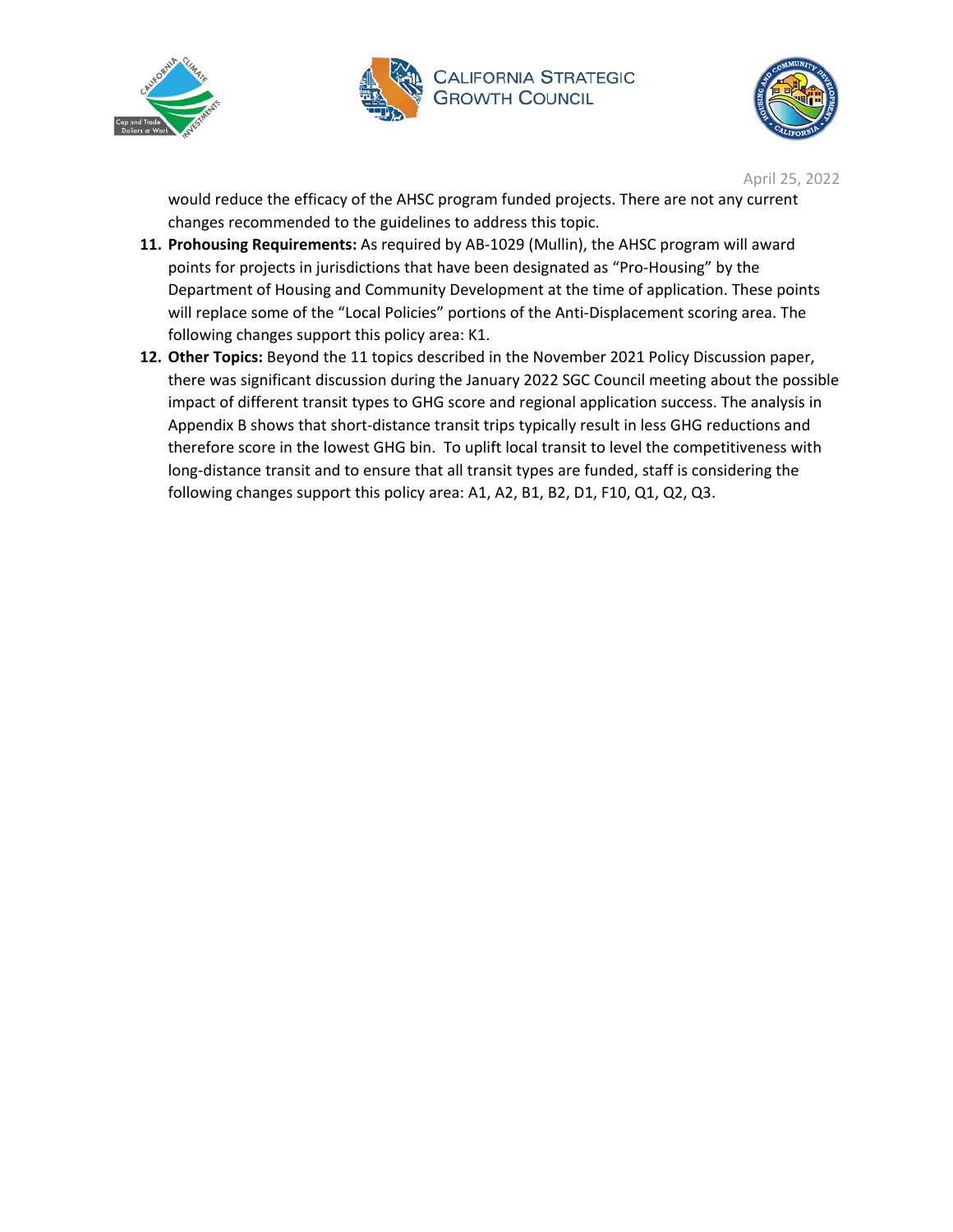





# Appendix B: Round 6 Score and Quantification Analysis

#### **Background**

The Affordable Housing and Sustainable Communities (AHSC) program of the Strategic Growth Council (SGC) is a highly competitive grant program. In Round 6, 37 out of 53 applications were recommended for funding. Stakeholders have raised questions about whether every region can equally compete, and whether different transit types receive funding less often. In response, at the January 26, 2022, meeting, SGC councilmembers directed AHSC staff to "evaluate scoring and quantification methodologies to reflect regional differences and report back to the council prior to finalizing methodology for the next round."

In response to those questions, this analysis examines key issues including regional distribution of awards and transit type. Although this analysis considers all award rounds on some topics, we generally focus on the most recent round of awards as it is the most informative for considering what additional work is needed for future rounds.

#### **1: Geographic Distribution**

#### **a. Score Overview and Geographic Analysis of Round 6 Awards**

Several stakeholders raised questions about the extent to which different regions can successfully compete for funds in the AHSC program and the factors that affect their competitiveness. In Round 6, the Guidelines authorized the use of discretionary funds to award at least one project in each of eight specified geographic areas. It was necessary to use discretionary funds to meet this goal for two of the eight regions: San Diego Area and Inland Southern California (Inland SoCal).

Table 1 shows the regional application and award rates in Round 6, compared to the share of population in each region. Regions applied at different rates with some regions submitting fewer applications than others. The regions that applied less often received fewer awards. While the AHSC program does not seek to divide funds by population, and program staff does not believe that raw population is the best measurement for determining an equitable distribution of resources, creating an alternative measurement of need across regions is outside the scope of this analysis. With that caveat, Table 1 shows that some regions are applying at a lower rate and getting awarded at a lower rate when compared to their population share.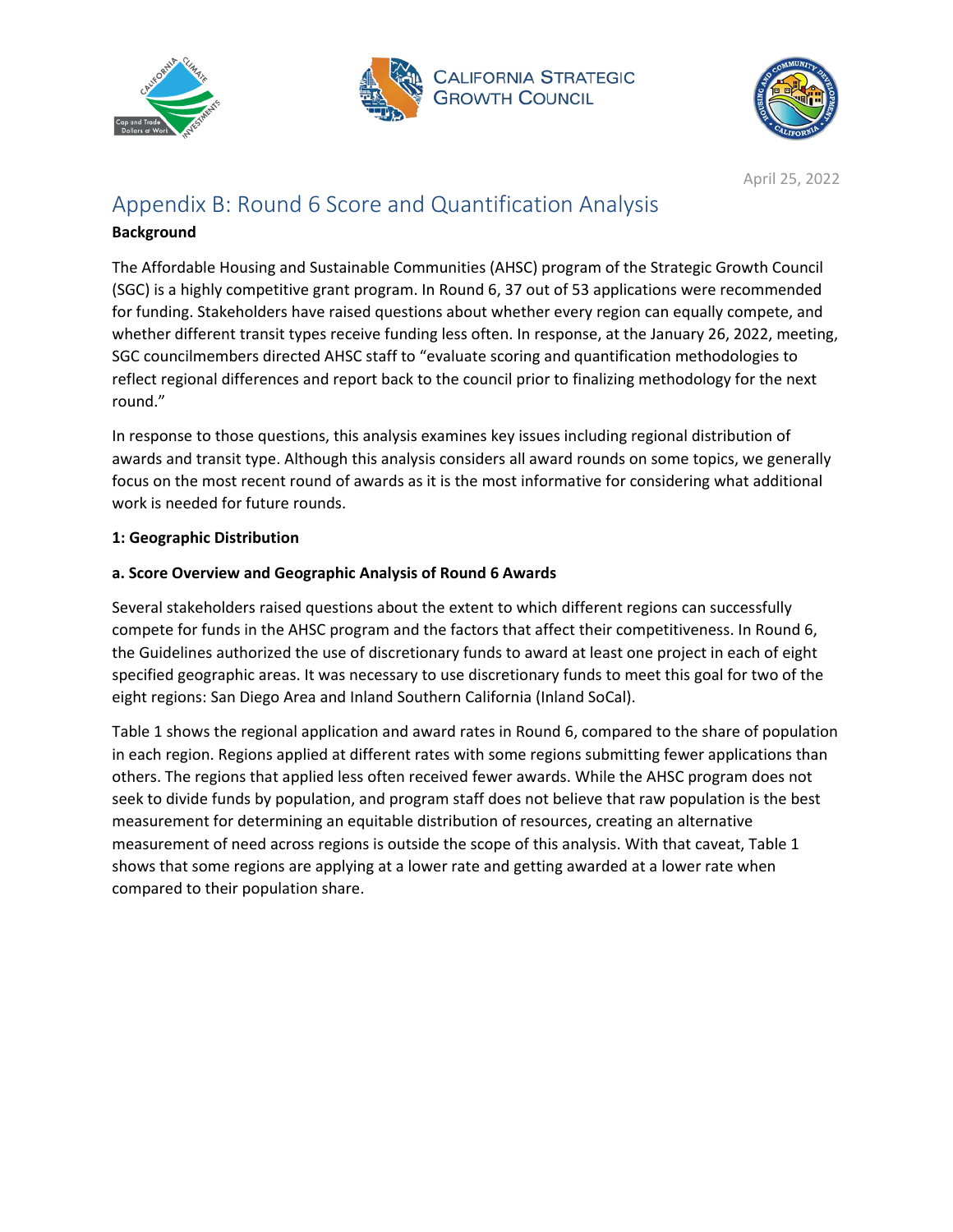





| <b>Region</b>        | <b>Projects</b><br><b>Submitted</b> | <b>Share of</b><br><b>Submitted</b><br><b>Projects</b> | <b>Projects</b><br><b>Awarded</b> | <b>Share of</b><br><b>Projects</b><br><b>Awarded</b> | Share of<br><b>Funds</b><br>Awarded | <b>Share of</b><br><b>Statewide</b><br><b>Population</b> |
|----------------------|-------------------------------------|--------------------------------------------------------|-----------------------------------|------------------------------------------------------|-------------------------------------|----------------------------------------------------------|
|                      |                                     |                                                        |                                   |                                                      |                                     | (2020)                                                   |
| <b>Central Coast</b> | 16                                  | 4.9%                                                   | 4                                 | 25%                                                  | 3.7%                                | 5.9%                                                     |
| Coastal              | 81                                  | 24.7%                                                  | 50                                | 62%                                                  | 29%                                 | 33.2%                                                    |
| Southern             |                                     |                                                        |                                   |                                                      |                                     |                                                          |
| California           |                                     |                                                        |                                   |                                                      |                                     |                                                          |
| <b>Inland</b>        | 22                                  | 6.7%                                                   | 8                                 | 36%                                                  | 5%                                  | 12.4%                                                    |
| Southern             |                                     |                                                        |                                   |                                                      |                                     |                                                          |
| California           |                                     |                                                        |                                   |                                                      |                                     |                                                          |
| North State &        | 18                                  | 5.5%                                                   | $\overline{7}$                    | 39%                                                  | 3.7%                                | 3.1%                                                     |
| <b>Sierras</b>       |                                     |                                                        |                                   |                                                      |                                     |                                                          |
| Sacramento           | 21                                  | 6.4%                                                   | 8                                 | 38%                                                  | 5.9%                                | 6.5%                                                     |
| Area                 |                                     |                                                        |                                   |                                                      |                                     |                                                          |
| San Diego            | 21                                  | 6.4%                                                   | $\overline{7}$                    | 33%                                                  | 3.8%                                | 8.4%                                                     |
| Area                 |                                     |                                                        |                                   |                                                      |                                     |                                                          |
| <b>San Francisco</b> | 99                                  | 30.2%                                                  | 53                                | 54%                                                  | 35.1%                               | 19.5%                                                    |
| <b>Bay Area</b>      |                                     |                                                        |                                   |                                                      |                                     |                                                          |
| San Joaquin          | 50                                  | 15.2%                                                  | 27                                | 54%                                                  | 13.8%                               | 10.9%                                                    |
| <b>Valley</b>        |                                     |                                                        |                                   |                                                      |                                     |                                                          |

#### *Table 1. Success Rate by Regions for Rounds 1-6*

To understand whether certain scoring categories disproportionately challenged one or more regions, AHSC staff reviewed the regional score averages for each scoring category. Focusing in on the regions that required awards through discretionary funds in Round 6, Inland Southern California had lower scores than other regions across a variety of scoring categories, while the San Diego Area received lower scores primarily in the GHG category (Table 2).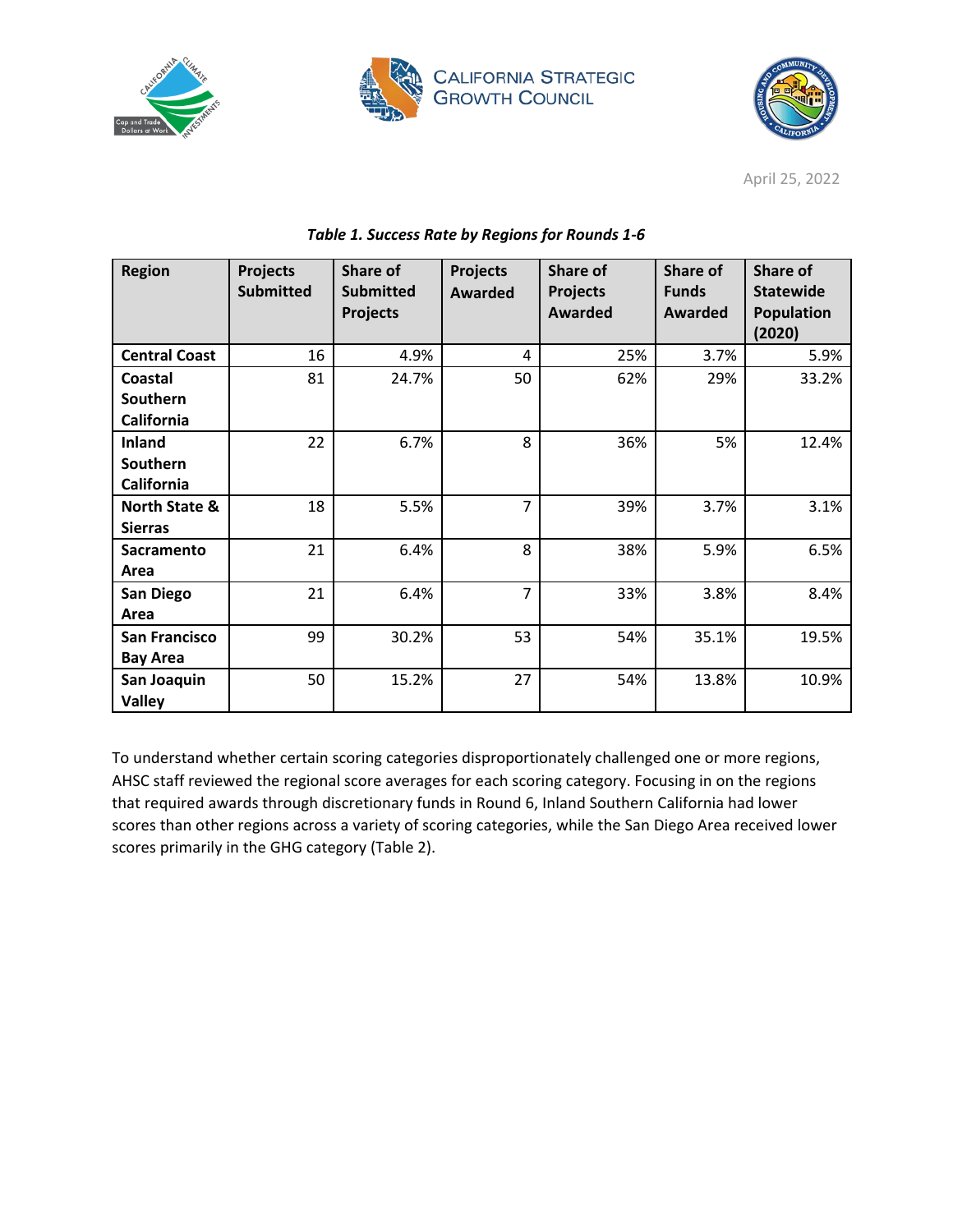





| <b>Regions (number</b><br>of applications)           | <b>Total Points:</b><br>100 possible | Quantitative<br><b>Policy Points:</b><br>55 possible | <b>Narrative Policy</b><br><b>Points:</b><br>15 possible | <b>GHG Points:</b><br>30 possible |
|------------------------------------------------------|--------------------------------------|------------------------------------------------------|----------------------------------------------------------|-----------------------------------|
| <b>Sacramento</b><br>Area (4)                        | 84                                   | 50                                                   | 12                                                       | 22                                |
| San Joaquin<br>Valley (5)                            | 83                                   | 49                                                   | 11                                                       | 23                                |
| <b>Coastal Southern</b><br><b>California</b><br>(28) | 83                                   | 50                                                   | 12                                                       | 21                                |
| <b>San Francisco</b><br>Bay Area (16)                | 82                                   | 51                                                   | 13                                                       | 18                                |
| <b>North State and</b><br>Sierras (2)                | 82                                   | 48                                                   | 14                                                       | 20                                |
| <b>Central Coast (4)</b>                             | 77                                   | 49                                                   | 13                                                       | 16                                |
| San Diego Area<br>(3)                                | 76                                   | 50                                                   | 12                                                       | 14                                |
| <b>Inland Southern</b><br>California (4)             | 53                                   | 36                                                   | $\overline{\mathbf{z}}$                                  | 10                                |

*Table 2. Round 6 Average score by region, separated into scoring category (QPS, narrative, and GHG)*

Staff also compared regional score averages of the three GHG sub-categories Table 3 shows the average GHG sub-categories scores by region for Round 6 applications. The data shows that the regions that received the lowest average GHG points scored low in several sub-categories. The Inland Southern California Region scored lowest on all three sub-categories. Of the four applications from the Inland Southern California Region, two did not include a transit component and also received the lowest possible score [1]. Scores for Inland Southern California applications were lower than average in the housing and cost-efficiency sub-categories as well. The San Diego Area received low scores in the transit and cost-efficiency categories. Of the three applications from this region, one did not have a transit component and received the lowest possible score.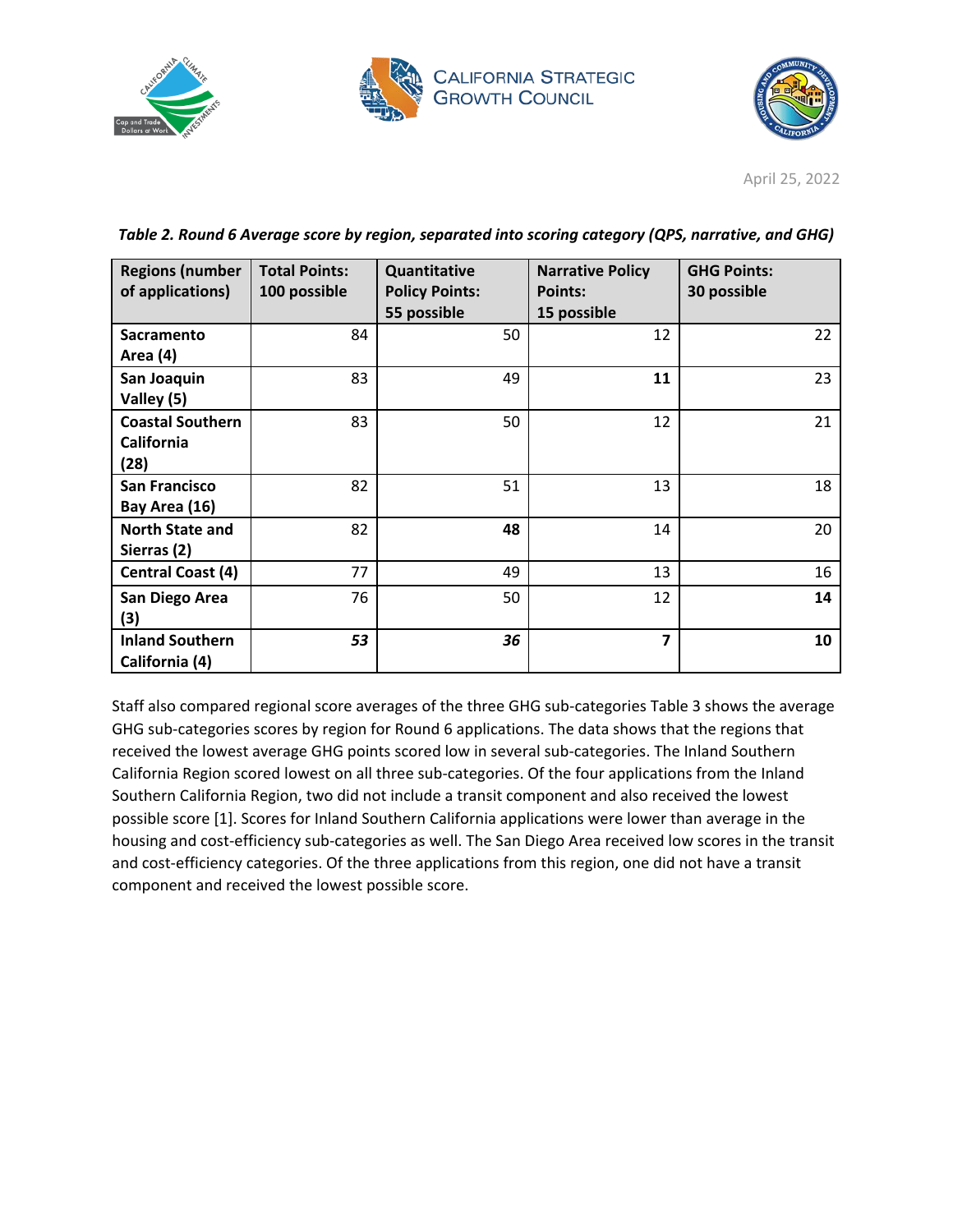





| Table 3: Round 6 Average GHG Score by region, separated into sub-scores (housing, transit, and cost- |  |
|------------------------------------------------------------------------------------------------------|--|
| efficiency)                                                                                          |  |

| <b>Regions</b>         | <b>Total GHG</b><br><b>Points:</b><br>30 possible | <b>Housing GHG</b><br><b>Points:</b><br>10 possible | <b>Transit GHG</b><br><b>Points:</b><br>5 possible | Cost-efficiency<br><b>GHG Points:</b><br>15 possible |
|------------------------|---------------------------------------------------|-----------------------------------------------------|----------------------------------------------------|------------------------------------------------------|
| San Joaquin            | 24                                                | $\overline{7}$                                      | 4                                                  | 13                                                   |
| Valley (5)             |                                                   |                                                     |                                                    |                                                      |
| <b>Sacramento</b>      | 22                                                | 7                                                   | 4                                                  | 11                                                   |
| Area (4)               |                                                   |                                                     |                                                    |                                                      |
| Coastal                | 21                                                | 8                                                   | 3                                                  | 10                                                   |
| Southern               |                                                   |                                                     |                                                    |                                                      |
| California             |                                                   |                                                     |                                                    |                                                      |
| (28)                   |                                                   |                                                     |                                                    |                                                      |
| <b>North State and</b> | 20                                                | 8                                                   | 3                                                  | 9                                                    |
| Sierras (2)            |                                                   |                                                     |                                                    |                                                      |
| <b>San Francisco</b>   | 19                                                | 5                                                   | 4                                                  | 10                                                   |
| Bay Area (16)          |                                                   |                                                     |                                                    |                                                      |
| <b>Central Coast</b>   | 16                                                | 7                                                   | $\overline{2}$                                     | 7                                                    |
| (4)                    |                                                   |                                                     |                                                    |                                                      |
| San Diego Area         | 14                                                | 7                                                   | $\mathbf{1}$                                       | 6                                                    |
| (3)                    |                                                   |                                                     |                                                    |                                                      |
| <b>Inland Southern</b> | 10                                                | 2                                                   | $\overline{2}$                                     | 6                                                    |
| California (4)         |                                                   |                                                     |                                                    |                                                      |

### **b. AHSC Quantification Methodology Analysis**

Staff reviewed the Round 6 AHSC methodology for calculating VMT and GHG reductions for both housing and transit elements to identify any geography-based factors and the impacts that they could have on different regions. The points below summarize geography-based factors in the CARB AHSC Methodology and Quantification Tool.

- Average home-based trip lengths vary by county or multi-county region, with different values for urban and rural areas within each county or region. This is used to calculate Vehicle Miles Travelled (VMT) reductions of housing projects. **Source:** From MPOs or the [California Statewide](https://dot.ca.gov/programs/transportation-planning/multi-modal-system-planning/statewide-modeling)  [Travel Demand Model](https://dot.ca.gov/programs/transportation-planning/multi-modal-system-planning/statewide-modeling)
- Emission factors for passenger autos vary by county. This variable is used to calculate GHG emission reductions of housing and transit projects. **Source:** From [EMFAC2017](https://arb.ca.gov/emfac/2017/)

There are two quantification factors that are directly impacted by geography: the average home-based trip lengths and the emission factors for passenger autos. The underlying data for these two factors are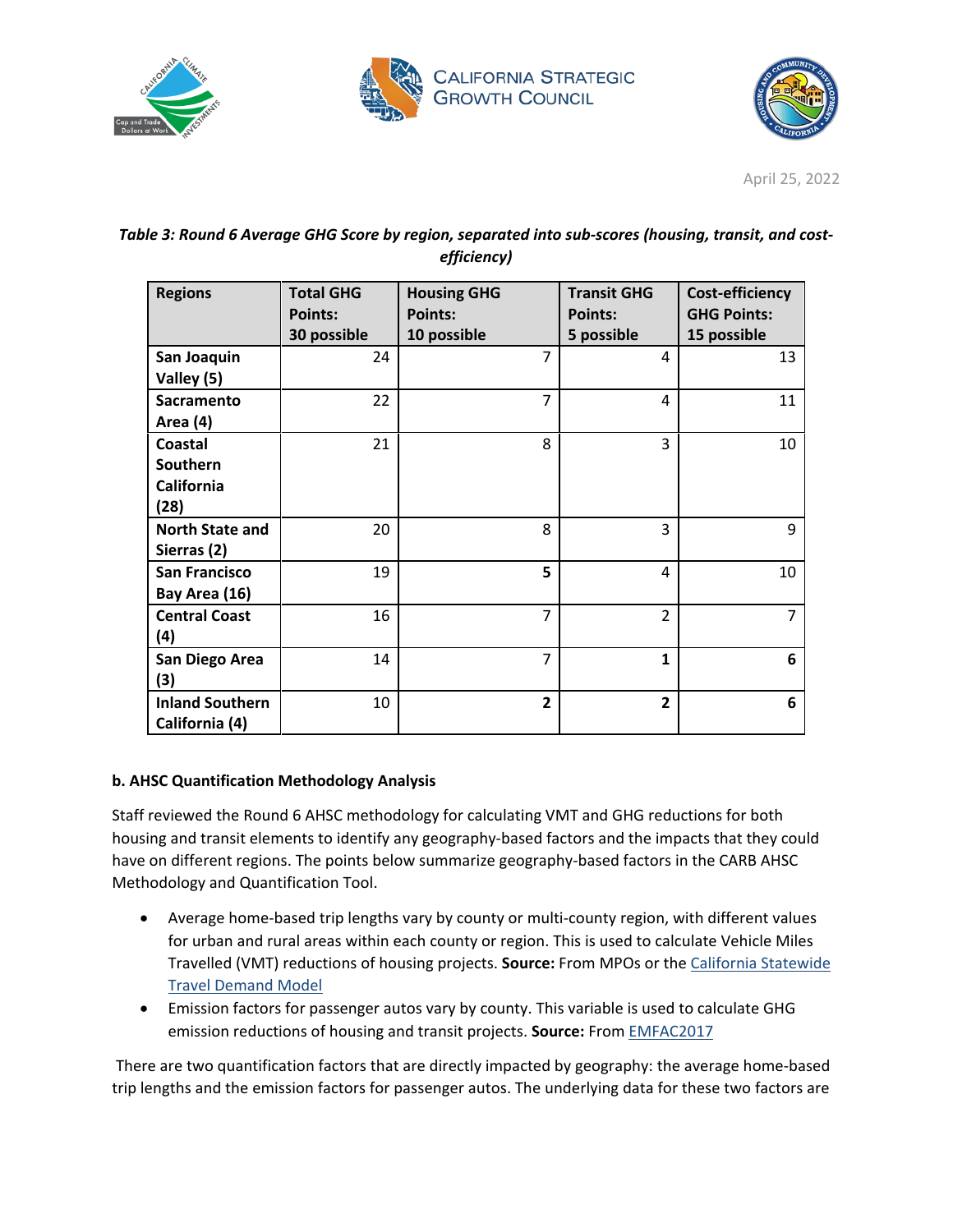





research-based and reflect CARB staff's assessment of the most appropriate source of data at the time the AHSC GHG Quantification Tool was developed.

Our analysis shows that neither of these factors appears to be strongly impacting regions, including the two regions that under-performed in Round 6. As Table 4 shows, the average trip lengths of the San Diego Region's urban areas, and Inland Southern California's urban areas, are higher than the average for all regions. The average for Inland Southern California's rural areas is below the average for all regions, but only one of the three applications in Inland Southern California was in a rural area.

|                                       | <b>Average Trip Length</b><br>(miles) Rural Counties | <b>Average Trip Length</b><br>(miles) Urban Counties |
|---------------------------------------|------------------------------------------------------|------------------------------------------------------|
| <b>All Regions</b>                    | 13.8                                                 | 6.7                                                  |
| San Diego Area                        | 20.7                                                 | 7.6                                                  |
| Sacramento Area                       | 17.5                                                 | 8.8                                                  |
| <b>San Joaquin Valley</b>             | 15.7                                                 | 6.7                                                  |
| <b>North State and Sierras</b>        | 14.4                                                 | 5.1                                                  |
| <b>Central Coast</b>                  | 13.1                                                 | 9.3                                                  |
| <b>Coastal Southern</b><br>California | 11.2                                                 | 8.9                                                  |
| <b>Inland Southern</b><br>California  | 10.1                                                 | 8.1                                                  |
| San Francisco Bay Area                | 8.7                                                  | 6.6                                                  |

### *Table 4. Average Home-based Trip Lengths*

Table 5 shows that auto emission factors for the two lowest scoring regions are close to the average for all regions. They are higher than the emission factors of other regions that had higher success rates, indicating this factor is not likely to be impacting the success rate of these two regions.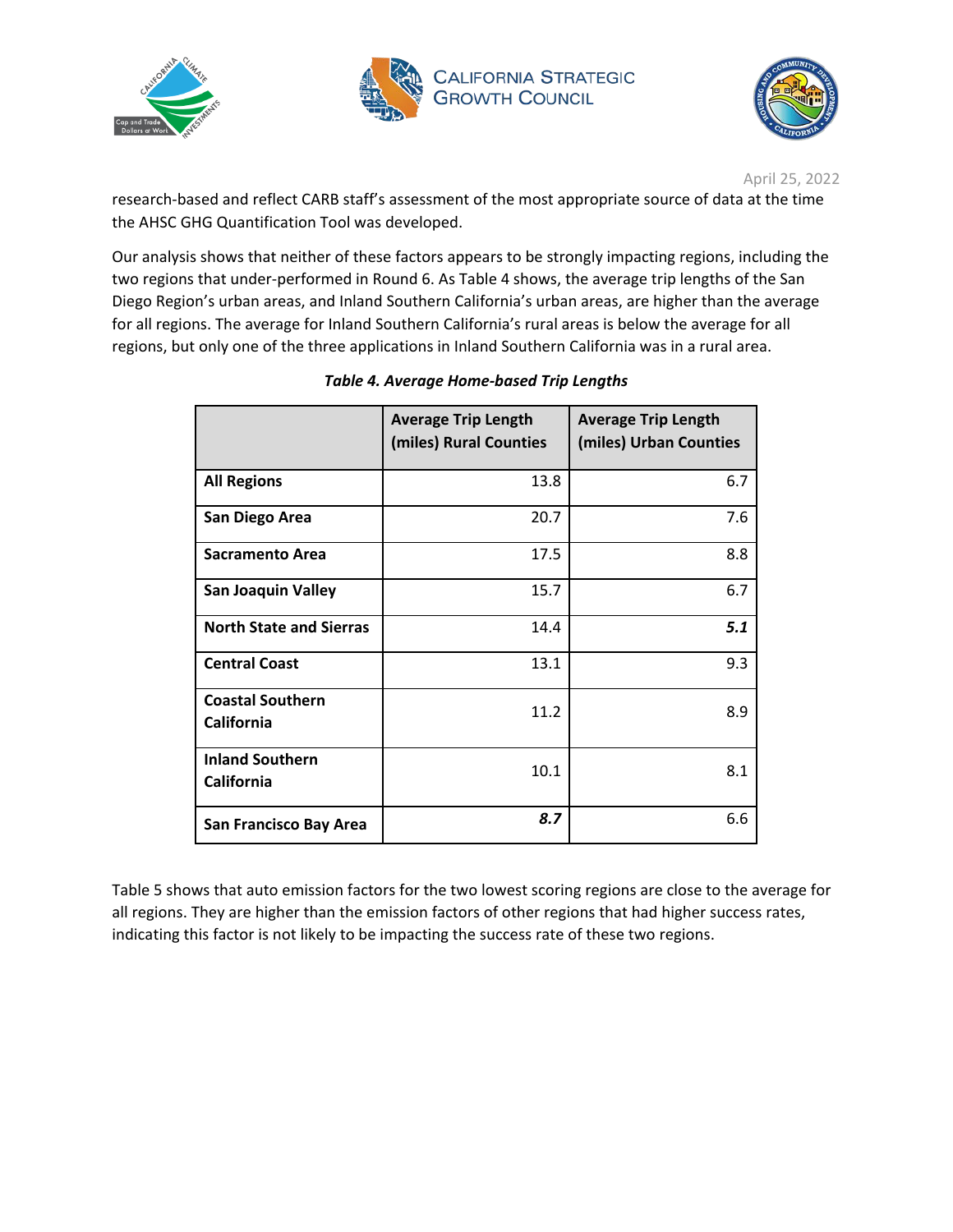





|                                   | <b>Auto Emission Factor</b> |
|-----------------------------------|-----------------------------|
| <b>All Counties</b>               | 346.1                       |
| <b>North State and Sierras</b>    | 354.8                       |
| <b>Coast SoCal</b>                | 347.6                       |
| <b>San Joaquin Valley</b>         | 344.7                       |
| <b>Central Coast</b>              | 340.5                       |
| <b>Inland Southern California</b> | 340.2                       |
| San Diego Area                    | 339.6                       |
| San Francisco Bay Area            | 336.1                       |
| Sacramento Area                   | 335.7                       |

*Table 5: Average Auto Emission Factors by County*

Many other variables in the GHG Quantification Tool may be indirectly impacted by project location. For example, the type of transit improvement that can be built depends upon both the current transit network and the arrangement of homes and destinations. More discussion of these factors occurs in later sections of this document.

### **c. Discussion and Recommendation**

Although staff was required to use discretionary funds to achieve geographic balance in Round 6, our analysis has not found geography-based variables introducing inherent regional bias in the AHSC GHG Quantification Methodology and Tool. The equations and underlying data used to calculate VMT and GHG reductions are research-based, as explained in the Quantification Methodology.

This scoring analysis shows that some regions have the greatest challenges in the transit scoring criteria. Section 2 below analyzes this in greater detail and provides further recommendations. While the housing methodology seems to have less impact on regional success, our analysis and recommendations for possible longer-term changes to the housing calculations follow in Section 3.

### **2: Transit Scoring and GHG Quantification**

To better understand the relative success of different transit types, staff analyzed transit scores by transit project type. Staff also reviewed how key factors, such as ridership and trip length, contributed to transit scores.

### **a. Round 6 Transit Score Overview and Analysis**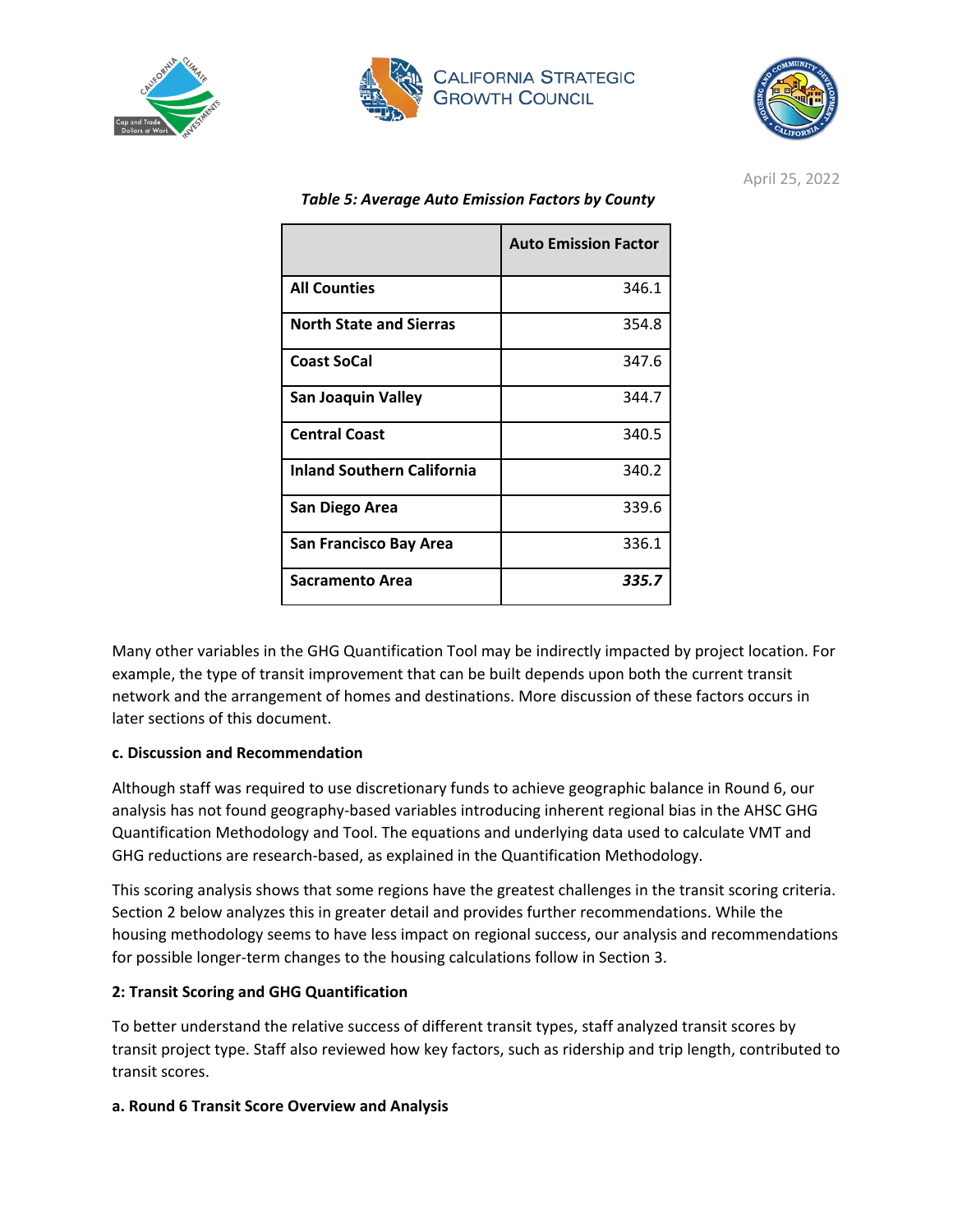





The GHG Quantification Tool allows applicants to select from one or more of twelve different transit types. In Round 6, only six transit types were selected across all applications. Table 6 summarizes the application award rate of different transit types. The award rates outlined in Table 6 result from the full combined score. This analysis only includes applications with either one transit type or no transit. For clarity, we excluded five applications with multiple transit types (i.e. local bus and heavy rail).

Vanpools, heavy rail, and long-distance commuter bus projects had the highest funding rate in Round 6. Some stakeholders have expressed concerns that rail is more likely to be funded than bus projects. However, in Round 6 a similar number of rail projects (including heavy and light rail) and bus projects (including short distance and long-distance buses) were funded, with a total of 12 rail projects and 11 bus projects in the final awards.

| <b>Transit Type</b>           | <b>Applied</b> | <b>Funded</b> | Project |
|-------------------------------|----------------|---------------|---------|
|                               |                |               | Award   |
|                               |                |               | Rate    |
| Vanpool                       | 5              | 5             | 100%    |
| <b>Heavy Rail</b>             | 14             | 12            | 86%     |
| <b>Long-distance Commuter</b> | 7              | 6             | 85%     |
| <b>Bus</b>                    |                |               |         |
| <b>No Transit</b>             | 5              | 3             | 60%     |
| <b>Capital Improvement</b>    | 7              | 4             | 57%     |
| <b>Local Bus</b>              | 9              | 5             | 56%     |
| <b>Light Rail</b>             | 1              | 0             | 0%      |
| <b>Grand Total</b>            | 48             | 41            | 85%     |

### *Table 6. Transit Type Funding Rate by Region*

*NOTE: 5 projects with multiple Transit Types were excluded for accuracy*

To identify how the GHG Quantification Tool contributed to these results, Table 7 shows the average combined transit and cost-efficiency score for each transit type. This table combines two of the three components of the GHG score: the transit score, which result solely from the transit-related GHG emission reductions, and the cost-efficiency score, which compares GHG emission reductions from all components to the project's total funding request and can be significantly affected by a variety of factors including transit-related GHG emission reductions. On average, heavy rail projects do not score highest on these two factors. This suggests that the high success rate for heavy rail projects seen in Table 6 above is not being driven by the transit project's GHG emission reductions.

However, the local bus project type did receive lower combined transit and cost-efficiency scores when compared to all other transit types in Round 6. Table 6 shows that more than half of local bus projects were funded, suggesting that there may already be some checks and balances in the scoring system. Table 7 reveals that the somewhat lower success rate for local bus projects may be partially due to lower GHG and cost-efficiency scores.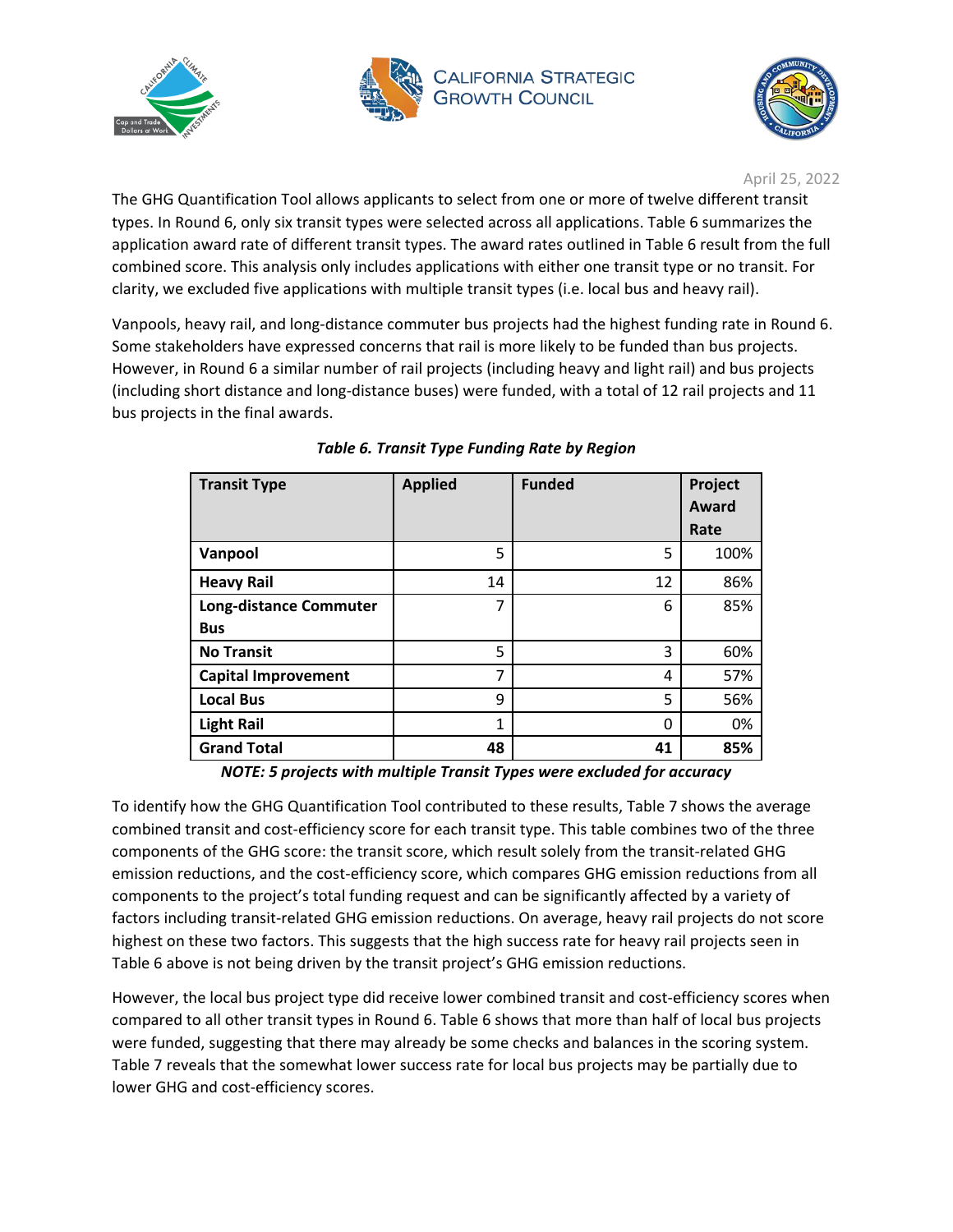





| <b>Transit Type</b>               | <b>Average Transit and</b><br><b>Cost-Efficiency Score:</b><br>20 pts possible |
|-----------------------------------|--------------------------------------------------------------------------------|
| Vanpool                           | 16.4                                                                           |
| <b>Long-distance Commuter Bus</b> | 16.1                                                                           |
| <b>Capital Improvement</b>        | 15.6                                                                           |
| <b>Heavy Rail</b>                 | 13.5                                                                           |
| <b>Light Rail</b>                 | 8.0                                                                            |
| <b>Local Bus</b>                  | 7.6                                                                            |
| <b>No Transit</b>                 |                                                                                |

*Table 7. Combined point total for transit and cost-efficiency by transit type*

#### **b. Transit Quantification Variable Analysis**

To better understand the impact of each quantification variable on the success of different transit types, staff analyzed the range of variables in the VMT and GHG equations. The equations for calculating GHG emissions reductions are found in the GHG Quantification Tool. In short, GHG emission reductions are calculated by multiplying the average VMT that a project will replace by the GHG emission factor for private vehicles and subtracting the emissions from the transit vehicle. The VMT that a project will displace is estimated by multiplying three factors: the average ridership increase for the first and last year of the project's useful life, a transit dependency adjustment factor representing how likely that trip is to happen by transit, and the length of the average vehicle trip that is displaced. Staff looked at these three factors, which were identified as primary concerns for stakeholders.

**Ridership increase.** A key variable is the average annual increase in ridership, calculated by averaging the increase in the first and last year of service, multiplied by the number of years the project will be in service. The focus is on the increase in ridership, meaning that a project with low or no ridership now could potentially score well. This equation does not differentiate between new service and service expansions and can be used for any project that increases ridership.

Table 8 shows that capital improvements and long-distance commuter buses had the highest average ridership increase, followed by light rail. While capital improvements and vanpools both scored relatively high on transit (Table 7), light rail scored far worse, illustrating the importance of every variable in the equation. In Round 6 and earlier, this input was provided by the applicant. Within each transit type, there was a range of values provided, suggesting that transit providers may be using a diversity of approaches to estimating this value.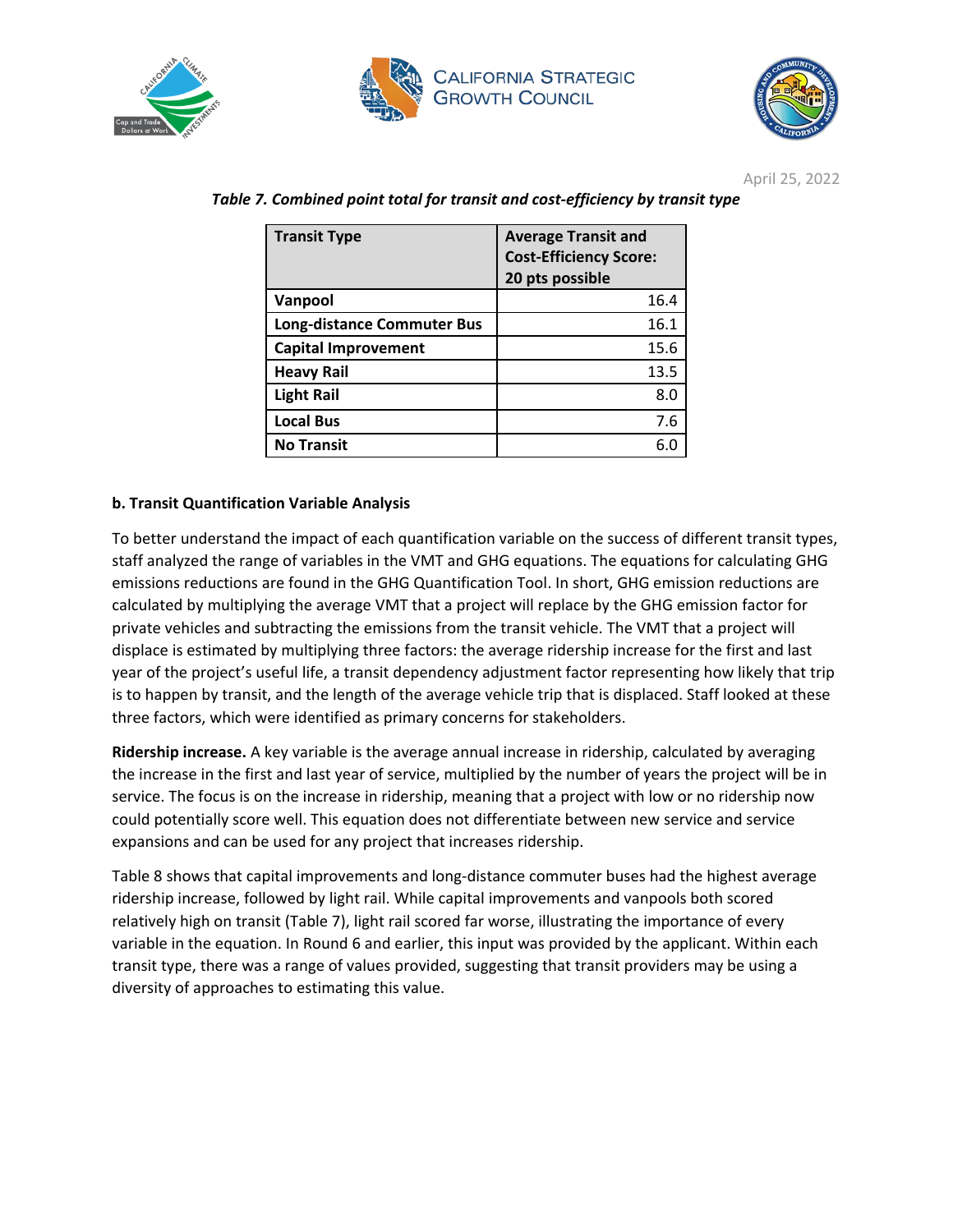





| <b>Transit Type</b>               | <b>Average Ridership</b> |  |
|-----------------------------------|--------------------------|--|
| <b>Capital Improvement</b>        | 648,896                  |  |
| <b>Long-distance Commuter Bus</b> | 421,312                  |  |
| <b>Light Rail</b>                 | 346,561                  |  |
| <b>Local Bus</b>                  | 316,968                  |  |
| <b>Heavy Rail</b>                 | 238,556                  |  |
| Vanpool                           | 105,751                  |  |

*Table 8. Average Ridership Increase by Transit Type*

**Adjustment Factor and Trip Length.** The two other key variables in the VMT reduction equation are the length of the auto trip the project displaces and the likelihood that a rider will take the trip by transit every time, known as the "adjustment factor." The GHG Quantification Tool includes default values based on state averages from the National Transit Database. This research does show a difference between adjustment factors and trip lengths of different transit types. For instance, the average local bus trip in California is shorter than the average heavy rail trip in California, and the GHG Quantification Tool reflects this difference.

Importantly, the variables in the equations – these research-based averages – can be modified in the GHG Quantification Tool to account for local circumstances. Fifty-four percent of applications modified one or more of these variables in Round 6. The GHG Quantification Tool provides defaults for applicants' convenience, but those can easily be changed. While the average local bus trip in the state may be fairly short, the trip length on a specific bus route may well be longer. If a transit agency has that information, they can use it in the GHG Quantification Tool.

Table 9 compares the adjustment factor and trips length inputs in Round 6 applications to state averages. Heavy rail, long-distance commuter bus and vanpool projects had the highest adjustment factors and trip length inputs. It's likely these factors had the most impact on the success rate of transit types in Round 6. For example, while vanpools tend to have low ridership, they have a high adjustment factor and trip length leading to high auto VMT reductions and relatedly, GHG emission reductions.

| <b>Transit Type</b>               | Rd. 6 Average<br>Adjustment<br><b>Factor</b> | Adjustment<br><b>Factor State</b><br>Average | Rd. 6 Average<br><b>Length of Auto Trip</b><br><b>Reduced (miles)</b> | <b>Trip Length</b><br><b>State</b><br>Average |
|-----------------------------------|----------------------------------------------|----------------------------------------------|-----------------------------------------------------------------------|-----------------------------------------------|
| <b>Capital Improvement</b>        | 0.62                                         | $\hspace{0.05cm}$ – $\hspace{0.05cm}$        | 11.52                                                                 |                                               |
| <b>Heavy Rail</b>                 | 0.83                                         | 0.79                                         | 25.41                                                                 | 11.48                                         |
| <b>Light Rail</b>                 | 0.69                                         | 0.68                                         | 6.10                                                                  | 5.44                                          |
| <b>Local Bus</b>                  | 0.56                                         | 0.56                                         | 5.22                                                                  | 3.77                                          |
| <b>Long-distance Commuter Bus</b> | 0.71                                         | 0.7                                          | 30.63                                                                 | 25.62                                         |
| Vanpool                           | 0.88                                         | 0.88                                         | 39.77                                                                 | 42.28                                         |

*Table 9. Adjustment Factors and Trip Lengths by Transit Type*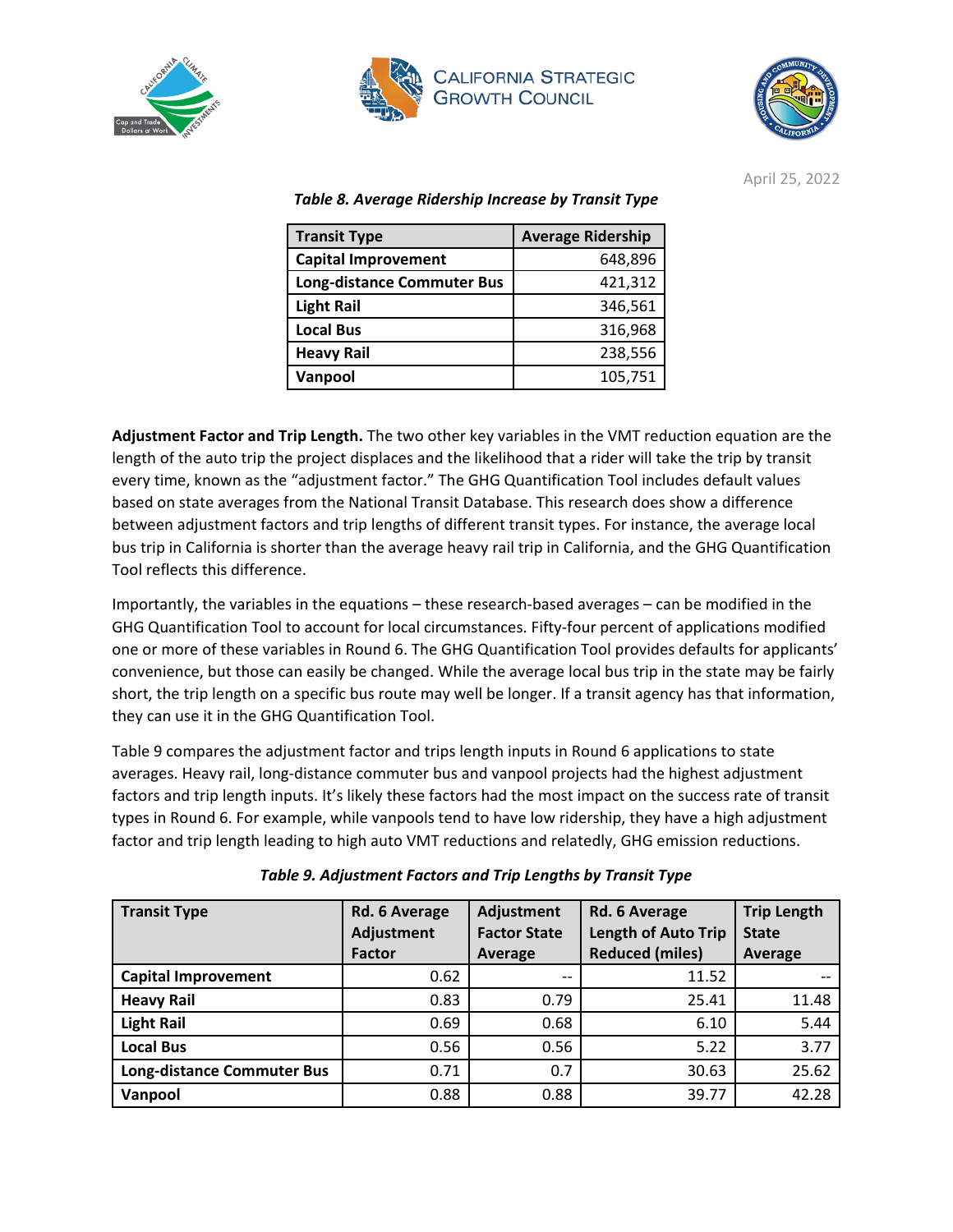





#### **c. Discussion and Recommendation**

Staff analyzed how the quantification methodology treated different transportation types and found that differences in treatment between types were well-founded in research. The equation inputs do differ between transit types to reflect statewide data, but applicants can modify these factors to reflect local conditions. Additionally, because the equations simply multiply these inputs, without giving more weight to any one factor, a change in any of these factors would cause the same rate of change in any transit type. For example, while a local bus project may have a low auto-trip displacement factor, it can compete well if its ridership increase is significant. Stakeholders have also expressed concerns that the lack of standardized ridership models used by transit agencies is resulting in a wide range of ridership estimates for each transit type, causing an unfair comparison of ridership increase. Based on this analysis and concern from stakeholders that transit continues to have an outsized impact on outcomes, staff recommends that the program:

- a) Award quantitative points for local-serving bus projects, including to certain improvements to existing local bus service, like improving headways, implementing Bus Only Lanes, or implementing Signal Prioritization. **(F10)**
- b) Host a working group to standardize and improve ridership calculation parity between transit agencies. **(B2)**
	- a. Identify an approach to standardize ridership projections across transit agencies and/or provide additional guidance and best practices on how ridership can be projected. Clarify and standardize the level of detail needed in ridership projection documentation from transit agencies.
	- b. Explore additional factors that would inform changes to GHG emission reduction estimates.
	- c. Clarify whether system-wide ridership increases can be included, after considering whether this advantages some transit systems that are better able to calculate system-wide impact.
- c) Modify the awards process to allow transit projects to compete only against similar transit types by assigning certain scores within two subgroups based on average auto trip length reduced. **(A2)**
- d) Within the 30 points for GHG reductions scoring, increase the maximum bin score for the Affordable Housing, Active Transportation and Renewable Energy from 10 to 15, and reduce the bin score for Cost Efficiency of GHG Reductions from 15 to 10. **(A1)**
- e) Provide localized factors for trip length and adjustment factors based on National Transit Database metrics in addition to the statewide average default values to better reflect local conditions. **(B1)**